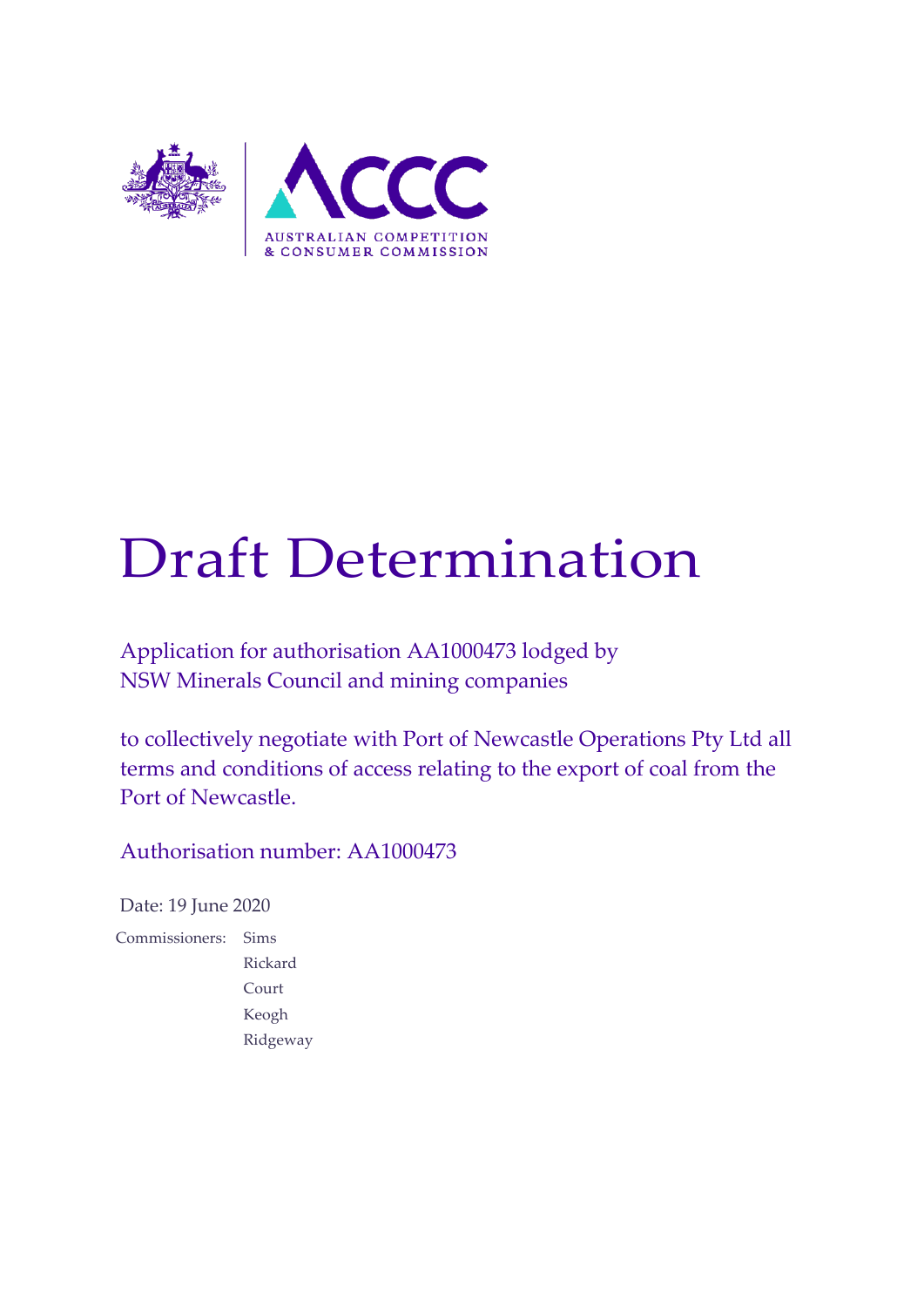## Summary

**The ACCC proposes to grant authorisation to enable the NSW Minerals Council and coal producers that export coal through the Port of Newcastle (Port) to collectively negotiate with Port of Newcastle Operations Pty Ltd (PNO) in relation to the terms and conditions of access, including price, to the Port.**

**The ten coal producers that export coal through the Port are Glencore Coal, Yancoal Australia, Peabody Energy Australia, Bloomfield Collieries, Centennial Coal, Malabar Coal, Whitehaven Coal, Hunter Valley Energy Coal, Idemitsu Australia, and MACH Energy Australia.**

**The bargaining group seeks authorisation for ten years to enable them to collectively negotiate terms of access for coal vessels entering the channels and berthing at the Port. The group also seeks authorisation to jointly discuss and negotiate common industry issues, such as proposed capital expenditure at the Port and allocation of costs. The proposed collective bargaining conduct is voluntary for all parties and does not include boycott activity.**

**PNO has been the operator of the Port since it was privatised in 2014, and publishes a full schedule of service charges that apply to the commercial use of the Port.** 

**In December 2019, PNO invited coal producers to commence bilateral discussions with it to secure discounted access charges under a new long term (ten year) Producer Deed, subject to annual price reviews by PNO.**

**During the ACCC's consultation process, PNO indicated that it does not support the proposed collective bargaining conduct, and will only continue to discuss the long term Producer Deed with coal producers individually. As such, PNO submits that the proposed collective bargaining conduct will have no effect because PNO will not participate in any collective negotiations.** 

**The ACCC recognises that the outcome of voluntary collective bargaining arrangements is uncertain. However, the ACCC is not required to attempt to predict the likely outcome of the collective negotiations on the relevant issues. The ACCC's role is to assess whether proposed collective bargaining conduct is likely to result in public benefits if the parties engage in the conduct.** 

**In this instance, the ACCC has assessed the likely public benefits and public detriments if the coal producers have the opportunity to collectively negotiate with PNO, including any likely public detriments resulting from a lessening of competition.**

**The ACCC considers that the Proposed Collective Bargaining Conduct is likely to result in public benefits. In particular, the ACCC considers that the bargaining group will have greater input into the terms and conditions of access under the Deed, and increased transparency around capital expenditure plans and cost allocation at the Port. This will provide greater certainty for the delivered price of Hunter Valley coal, more timely resolution of industry-wide issues, and facilitate more efficient investment decisions at the Port and across the Hunter Valley coal industry. The ACCC also considers these outcomes will enhance the international competitiveness of the Hunter Valley coal industry, with investment and employment benefits in Australia.**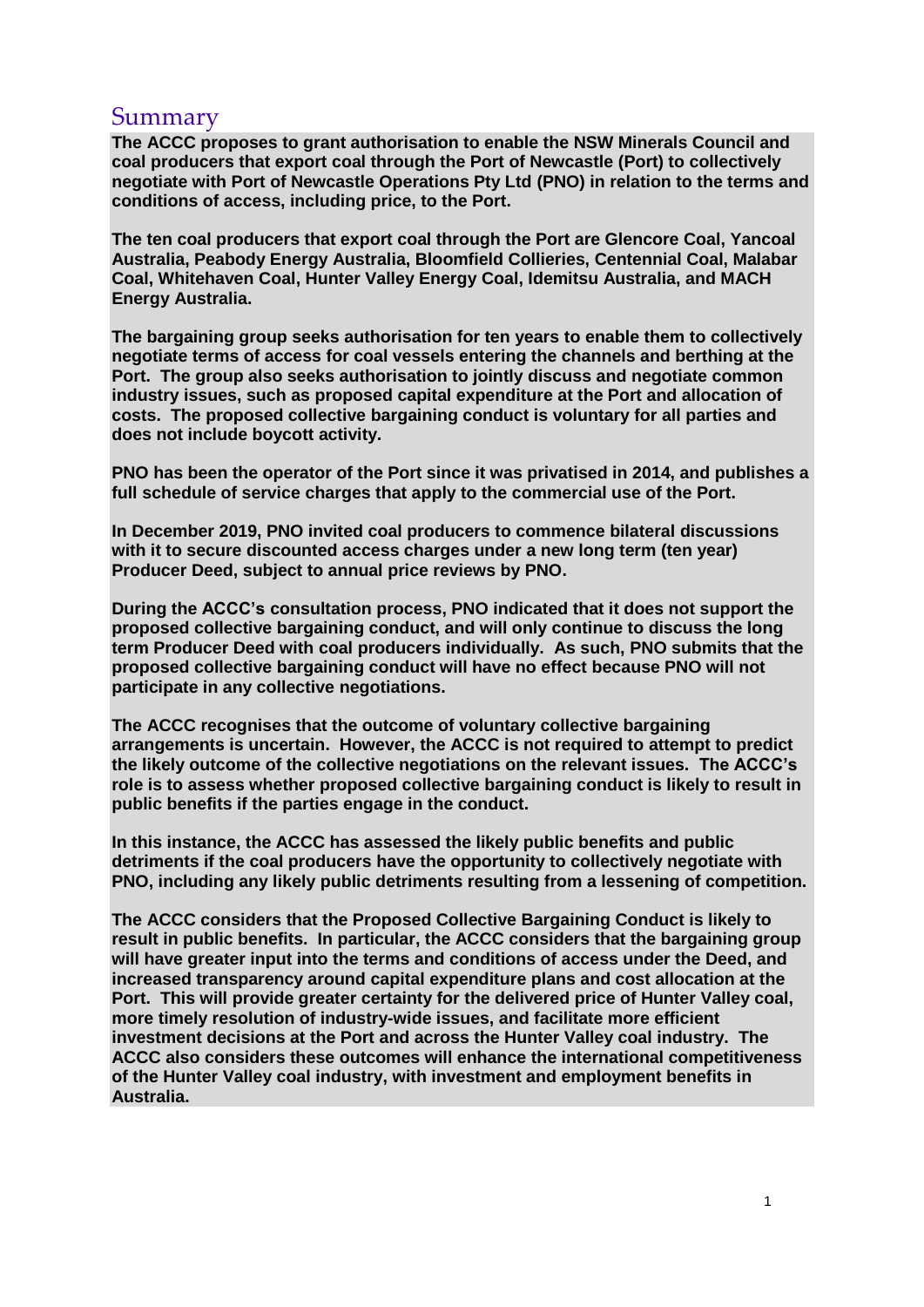**Further, collective bargaining conduct can result in more efficient contracting, which can benefit both PNO and the bargaining group. The ACCC considers the proposed collective bargaining conduct is also likely to result in public benefits from lower transaction costs.** 

**The ACCC considers there is likely to be minimal public detriment from the proposed collective bargaining conduct because participation in the proposed collective bargaining conduct is voluntary for both coal producers and PNO, and does not include boycott activity. The ACCC considers that there is unlikely to be an impact on competition between the coal producers. Individual coal producers are still free to negotiate terms and conditions of Port access separately through bilateral discussions with PNO if they believe it is in their commercial interests to do so. In addition, the proposed collective bargaining conduct does not involve coal producers sharing individual coal projection volumes, customer pricing information or marketing strategies.**

**Therefore, the ACCC is satisfied that the proposed collective bargaining conduct is likely to result in a public benefit and that this public benefit would outweigh any likely detriment to the public from the proposed collective bargaining conduct.** 

**Accordingly, the ACCC proposes to grant authorisation for ten years.**

**The ACCC invites submissions in relation to this draft determination by 10 July 2020 before making its final decision.**

# 1. The application for authorisation

- 1.1. On 6 March 2020 the NSW Minerals Council lodged application for authorisation AA1000473 with the Australian Competition and Consumer Commission (the **ACCC**) on behalf of itself and certain coal producers that export coal through the Port of Newcastle (the **Applicants**). The ten applicant coal producers that export coal through the Port of Newcastle (**Port**) are:
	- Glencore Coal Assets Australia Pty Limited
	- Yancoal Australia Limited
	- Peabody Energy Australia Pty Ltd
	- Bloomfield Collieries Pty Ltd
	- Centennial Coal Company Limited
	- Malabar Coal Limited
	- Whitehaven Coal Mining Limited
	- Hunter Valley Energy Coal Pty Ltd
	- Idemitsu Australia Resources Pty Ltd, and
	- MACH Energy Australia Pty Ltd.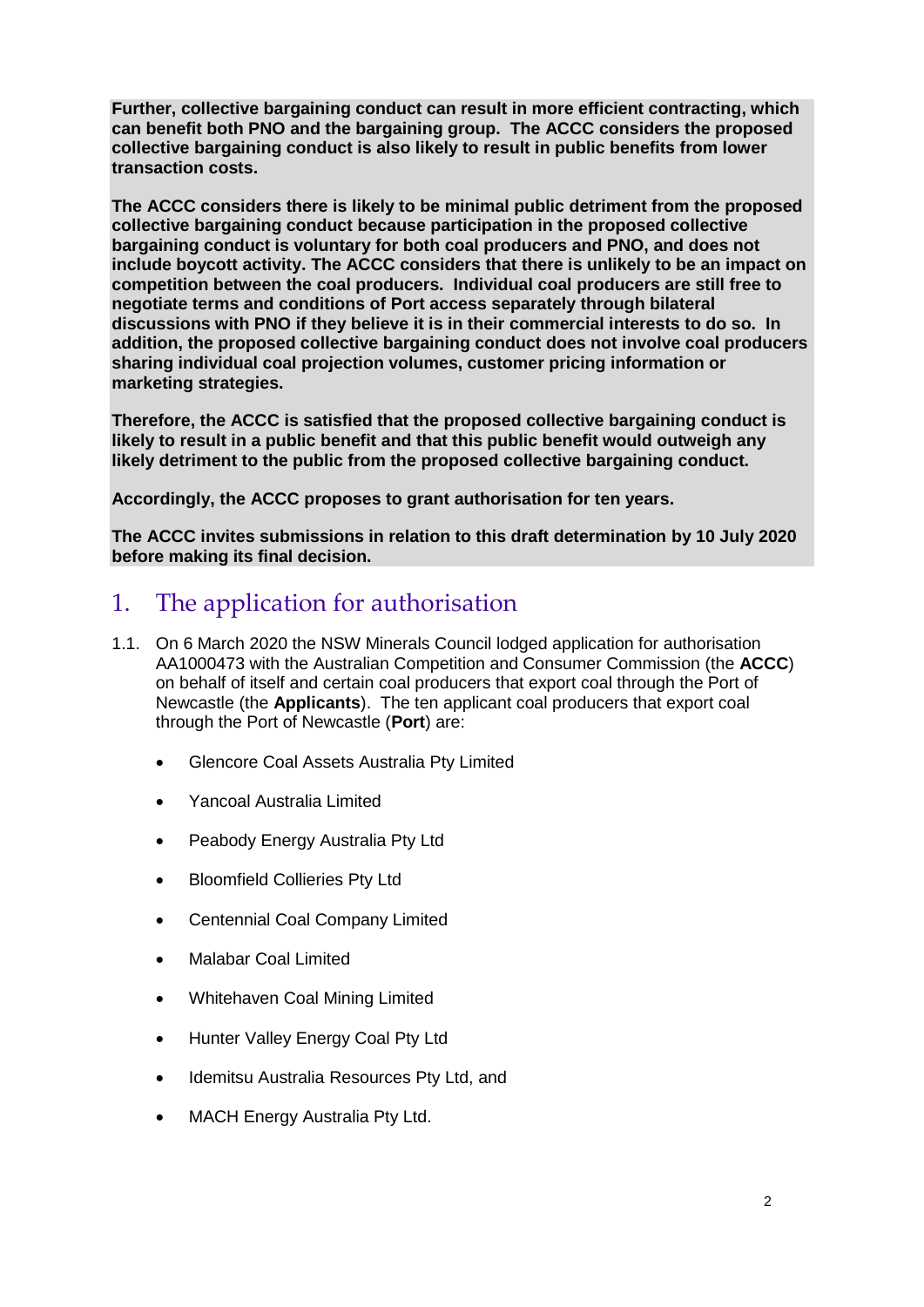- 1.2. This application for authorisation (AA1000473) was made under subsection 88(1) of the Competition and Consumer Act 2010 (Cth) (**the Act**). The ACCC may grant authorisation which provides businesses with legal protection for arrangements that may otherwise risk breaching the law but are not harmful to competition and/or are likely to result in overall public benefits.
- 1.3. The Applicant coal producers are likely to be considered competitors for access to the Port. Accordingly, the Applicants seek authorisation to collectively negotiate and discuss the terms of access to the Port, including price, with Port of Newcastle Operations Pty Ltd (**PNO**). Specifically, the Applicants seek authorisation to:
	- collectively discuss and negotiate the terms and conditions of access, including price, to the Port for the export of coal (and any other minerals) through the Port
	- discuss amongst themselves matters relating to the above discussions and negotiations, and
	- enter into and give effect to contracts, arrangements or understandings with PNO containing common terms which relate to access to the Port and the export of minerals through the Port,

collectively, the **(Proposed Collective Bargaining Conduct)**.

- 1.4. The Proposed Collective Bargaining Conduct is voluntary for all parties, including PNO, and does not include boycott activity by the coal producers.
- 1.5. The Proposed Collective Bargaining Conduct 'does not include the sharing of competitively sensitive information that relates to customers, marketing strategies, or volume / capacity projections for individual users.'<sup>1</sup>
- 1.6. The Applicants seek authorisation on behalf of themselves and 'future access seekers / port users' that choose to participate in the proposed collective bargaining group in the future. $2$  On 15 May 2020 the Applicants clarified that the proposed collective bargaining group will primarily comprise coal mining companies. However, future participants could conceivably involve other mining company members of NSW Minerals Council. The class of persons proposed to engage in the Proposed Collective Bargaining Conduct is confined to mining companies.<sup>3</sup> Authorisation is sought for ten years.
- 1.7. The Applicants submit they are seeking authorisation to collectively negotiate with PNO following significant increases in access charges that have occurred since the Port was privatised in 2014 and given future pricing uncertainty at the Port.<sup>4</sup>
- 1.8. More specifically, the Applicants submit the need for this application for authorisation arises because PNO:

…is an infrastructure monopoly service provider that enjoys the commercial benefits of that position in circumstances where the Port was privatised at the end of a multi user export supply chain, and in the absence of any regulatory constraints…

<sup>1</sup> NSW Minerals Council supporting submission to the application for authorisation AA1000473, 6 March 2020, paragraph 6.2.

<sup>&</sup>lt;sup>2</sup> NSW Minerals Council supporting submission to the application for authorisation AA1000473, 6 March 2020, paragraph 3.5.

<sup>&</sup>lt;sup>3</sup> NSW Minerals Council submission, 15 May 2020, paragraph 2.5.

<sup>4</sup> NSW Mineral Council supporting submission to the application for authorisation AA1000473, 6 March 2020, paragraph 1.23.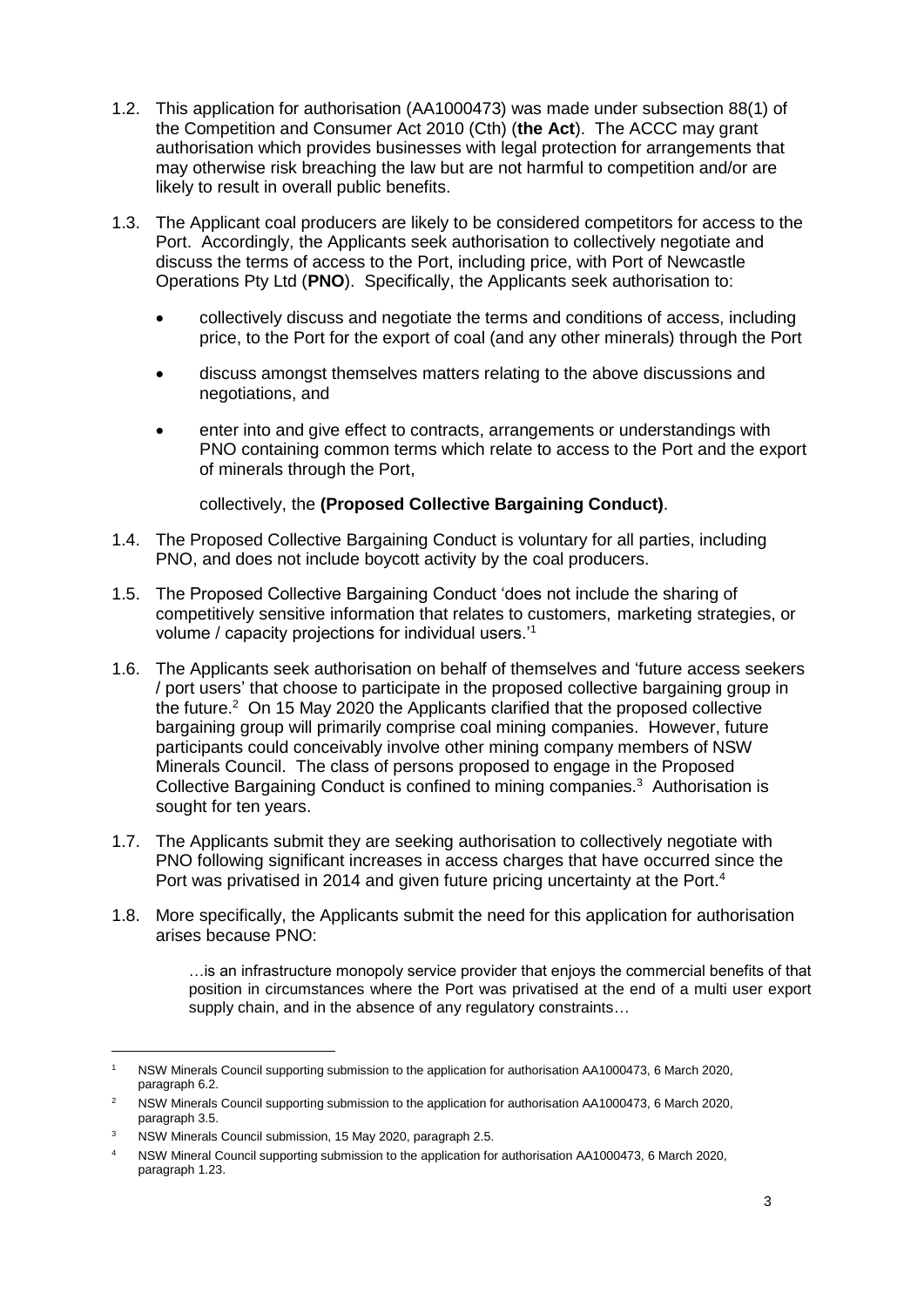…it is noted that after revocation of the declaration [at the Port of Newcastle], PNO increased its prices significantly once again and in particular, based on the inclusion of user contributions that PNO did not...expend.<sup>5</sup>

## Interim authorisation

- 1.9. On 2 April 2020 the ACCC granted interim authorisation under subsection 91(2) of the Act<sup>6</sup> to enable the Applicants to commence collective discussions amongst themselves and negotiations with PNO in relation to the terms and conditions of access, including price, to the Port. Interim authorisation does not extend to entering into any collectively negotiated agreements.
- 1.10. Since then, the Applicants advise that they wrote to PNO on 29 April 2020 requesting an initial meeting with it to 'commence negotiations around pricing and access principles that may work for both PNO and the Applicants.<sup>7</sup> In response, PNO wrote to NSW Minerals Council on 11 May 2020 declining the request for an initial meeting and indicating that it does not support the proposed collective bargaining arrangements.
- 1.11. Interim authorisation will remain in place until the date the ACCC's final determination comes into effect or until the interim authorisation is revoked.

## The Applicants

- 1.12. The **NSW Minerals Council** is an industry association representing the NSW minerals industry. The NSW Minerals Council's members include many of the largest coal exporters from the Port. The Port is the only practical alternative to export coal to international customers from the Hunter Valley, Gunnedah Basin, Gloucester Basin, and parts of the Western Coalfields.
- 1.13. The NSW Minerals Council seeks authorisation on behalf of itself and ten member coal producers listed in the application that export (or intend to export) coal through the Port:<sup>8</sup>
	- **Glencore Coal** one of Australia's largest coal producers, operating seven mines in the Hunter Valley and one in the Western Coalfields in NSW.<sup>9</sup>
	- **Yancoal** is Australia's largest pure-coal producer, operating several mines in the Hunter Valley region.
	- **Peabody Energy** operates the Wambo and Wilpinjong coal mines in the Hunter Valley.
	- **Bloomfield Collieries** an Australian owned group of private companies which operates two open cut mines in the Hunter Valley.
	- **Centennial Coal** wholly owned by Banpu Pcl (a Thailand company). It operates mines in the Hunter Valley and Western coalfields near Lithgow.

<sup>5</sup> NSW Minerals Council supporting submission to the application for authorisation AA1000473, 6 March 2020, paragraph 3.8.

<sup>&</sup>lt;sup>6</sup> See ACCC decision of 2 April 2020 available a[t Authorisations Public Register -](https://www.accc.gov.au/public-registers/authorisations-and-notifications-registers/authorisations-register/new-south-wales-minerals-council-nswmc) NSW Minerals Council.

<sup>7</sup> NSW Minerals Council submission, 15 May 2020, p. 6.

<sup>8</sup> Unless otherwise stated, information about the Applicants' mining operations is sourced from NSW Minerals Council supporting submission to the application for authorisation, 6 March 2020, Schedule One.

<sup>9</sup> Glencore's website: [https://www.glencore.com.au/en/who-we-are/energy-products/Pages/coal.aspx,](https://www.glencore.com.au/en/who-we-are/energy-products/Pages/coal.aspx) viewed 24 April 20020.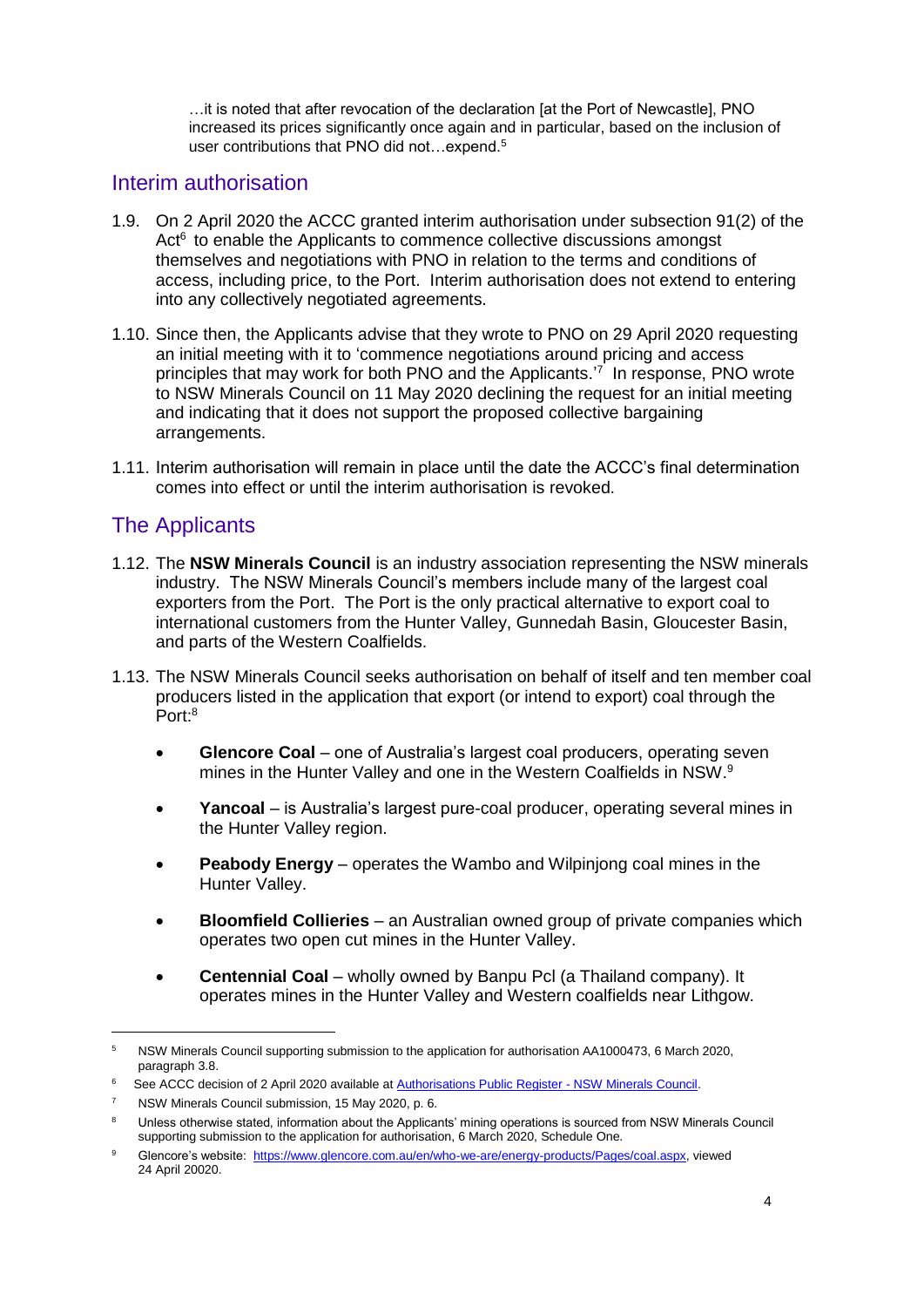- **Malabar Coal** an independent Australian-owned mining company. It expects to export coal through the Port in the future. It owns two exploration licenses in the Hunter Valley.
- **Whitehaven Coal** operates several mines in NSW's Gunnedah Basin.
- **Hunter Valley Energy Coal** is a wholly owned subsidiary of BHP Billiton. It operates the Mount Arthur mine, which is the largest mine in the Hunter Valley region.
- **Idemitsu Australia** owns the Boggabri and Muswellbrook coal mines in the Hunter Valley region, and
- **MACH Energy Australia** formed the Mount Pleasant Joint Venture with Japan Coal Development Australia Pty Ltd, and currently operates the Mount Pleasant mine in the Hunter Valley.
- 1.14. The ACCC understands that there are two coal producers exporting coal through the Port which are not currently Applicants, but could join the bargaining group in the future – namely, Delta Coal and New Hope Group.<sup>10</sup>

## The target – Port of Newcastle Operations Pty Ltd

- 1.15. **PNO** became the operator of the Port in May 2014, following the privatisation of the Port by the NSW Government. It controls the terms and conditions of access at the Port under a long term lease arrangement from the NSW Government, as trustee for the Port of Newcastle Unit Trust ('**Port of Newcastle Ops**').
- 1.16. Port of Newcastle Ops is equally owned by two investors: The Infrastructure Fund and China Merchants Port Holding Company.<sup>11</sup> *The Infrastructure Fund's* (**TIF**) 50 per cent shareholding in the Port is held on behalf of TIF investors. According to PNO's website, TIF is an Australian infrastructure fund with a portfolio of Australian and overseas assets worth more than \$2.4 billion. TIF investors include industry superannuation funds and other institutional investors.<sup>12</sup>
- 1.17. *China Merchants Port Holdings Company Limited* was listed on the Hong Kong Stock Exchange in 1992. According to PNO's website, China Merchants Port Holdings Company is China's largest port developer, investor and operator, with a comprehensive ports network portfolio spanning six continents and 18 countries and regions.<sup>13</sup>
- 1.18. PNO publishes a schedule of service charges that apply to the commercial use of the Port, in accordance with the *Ports and Maritime Administration Act 1995 (NSW*) (the **PAMA Act**) and *Ports and Maritime Administration Regulations 2012 –* including, a **navigation service charge** and **wharfage charge**. 14 PNO may vary this schedule from time to time, including varying or introducing new fees, subject to it providing ten business days' notice on its website before it takes effect. 15

<sup>10</sup> NSW Minerals Council supporting submission to the application for authorisation AA1000473, 6 March 2020, paragraph 2.6.

<sup>11</sup> NSW Minerals Council supporting submission to the application for authorisation AA1000473, 6 March 2020, paragraph 1.18.

<sup>12</sup> PNO's website, [https://www.portofnewcastle.com.au/about-our-port/,](https://www.portofnewcastle.com.au/about-our-port/) viewed on 6 May 2020.

<sup>&</sup>lt;sup>13</sup> PNO's website, [https://www.portofnewcastle.com.au/about-our-port/,](https://www.portofnewcastle.com.au/about-our-port/) viewed on 6 May 2020.

<sup>14</sup> Port of Newcastle, *Schedule of Service Charges, effective 1 January 2020,* p. 1.

<sup>15</sup> Port of Newcastle, *Schedule of Service Charges, effective 1 January 2020,* p. 2.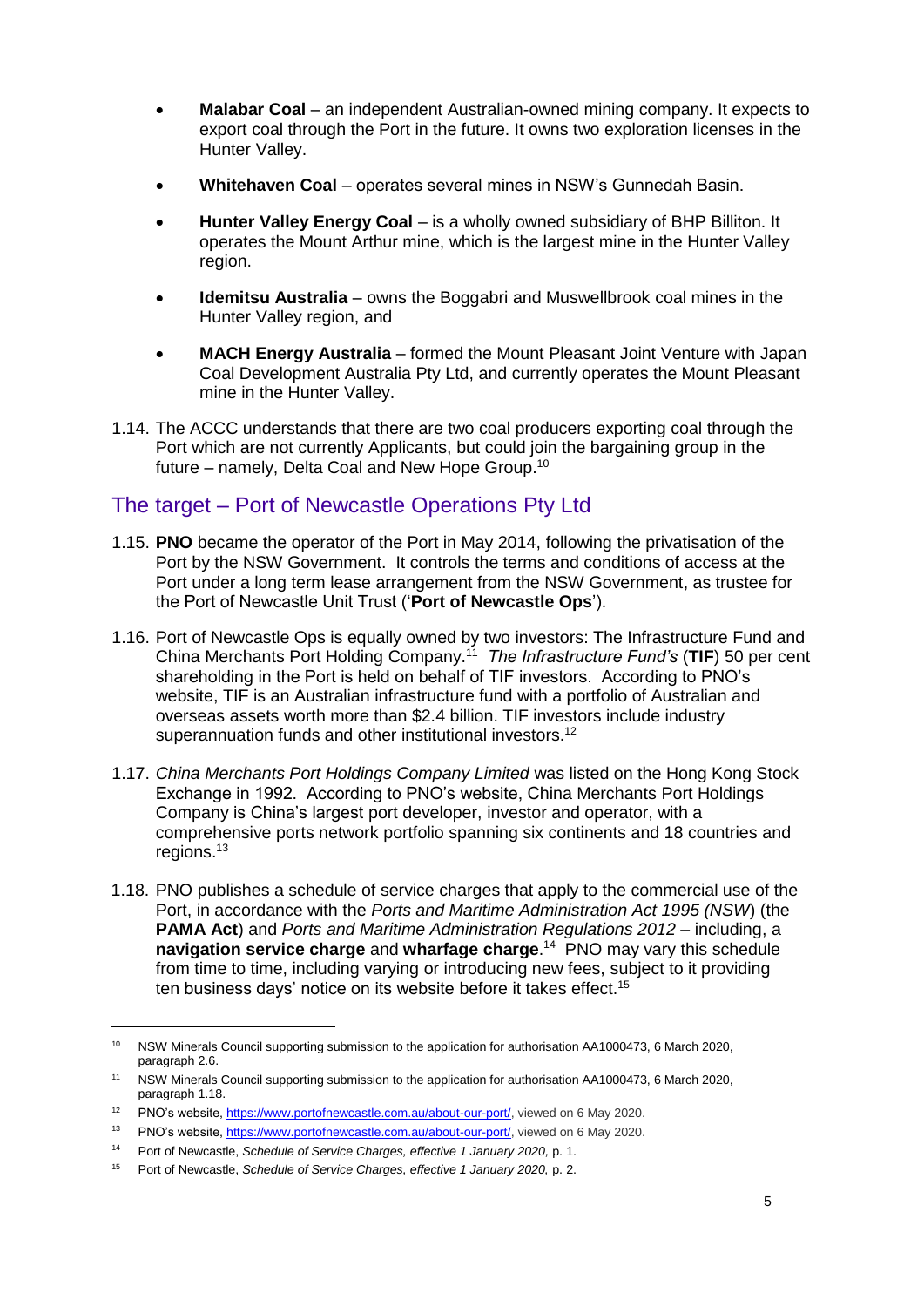**Navigation Service Charge** means the charge levied by PNO under section 50 of the PAMA Act upon a vessel's entry to the Port of Newcastle for the general use of the Port and its infrastructure – excluding the use of a pilot, the use of land based port facilities, and the port access for cargo at the interface between the vessel and land-based facilities for the purpose of stevedoring operations. This charge is in addition to any Wharfage Charge, Site Occupation Charge and any other fee (for example, Non-Standard Vessel Charges). The charge is payable by the owner of the vessel and is calculated by reference to the gross tonnage of the vessel.<sup>16</sup>

**Wharfage Charge** means the charge levied by PNO under section 61 of the PAMA Act for the availability of a site at which stevedoring operations can be carried out. For vessels being loaded at a site, the charge is payable by the owner of the cargo (immediately prior to the cargo being loaded). This charge is calculated by reference to the quantity of cargo loaded or unloaded at the site (unless the PAMA Regulations say otherwise).<sup>17</sup>

- 1.19. From 1 January 2021, the published navigation service charge and wharfage charge for coal vessels will be increased annually by at least CPI, and may also be increased to reflect additional investment at the Port or increases in government charges or taxes.<sup>18</sup>
- 1.20. As an alternative to its published schedule of service charges, at the end of 2019 PNO invited coal producers, vessel agents, vessel operators and FOB coal consignees to enter into bilateral long term discounted pricing arrangements (the **Deed**), which includes discounted navigation service charges and wharfage prices set by PNO. It is the terms and conditions of this Deed that the Applicants seek to collectively negotiate with PNO. The term offered by PNO under the Deed is ten years.
- 1.21. Further detail about the access charges levied by PNO, its alternative long term Deed offered to coal producers, and role of PNO at the Port is provided in the Background section of this draft determination.

## The Proposed Collective Bargaining Conduct in practice

- 1.22. This application for authorisation focuses heavily on proposed collective bargaining in relation to access charges that apply to coal vessels entering the channels and berthing at the Port – namely, the navigation service charge and wharfage price set by PNO.
- 1.23. Having said that, the Applicants advise that, for the avoidance of doubt, they seek authorisation to 'negotiate all terms of access to the Port that are practically necessary or otherwise desirable for their export task involving the use of the channel and berth facilities at the Port.'<sup>19</sup>
- 1.24. Practically, the Applicants submit that they are seeking to discuss and negotiate the terms and conditions of access under the contractual framework put forward by PNO – that is, the price of access and the 'mechanics / language of the producer Deed.'<sup>20</sup> They also seek to collectively discuss and negotiate industry wide issues within the

<sup>16</sup> This definition is compiled from section 50 of the PAMA Act and from Port of Newcastle, *Schedule of Service Charges, effective 1 January 2020,* p. 5.

<sup>17</sup> This definition is compiled from section 61 of the PAMA Act and from Port of Newcastle, *Schedule of Service Charges, effective 1 January 2020,* p. 6.

<sup>&</sup>lt;sup>18</sup> Port of Newcastle, *Schedule of Service Charges, effective 1 January 2020, p. 5.* 

<sup>19</sup> NSW Minerals Council supporting submission to the application for authorisation AA1000473, 6 March 2020, paragraph 1.4.

<sup>20</sup> NSW Minerals Council submission, 30 April 2020, p. 9.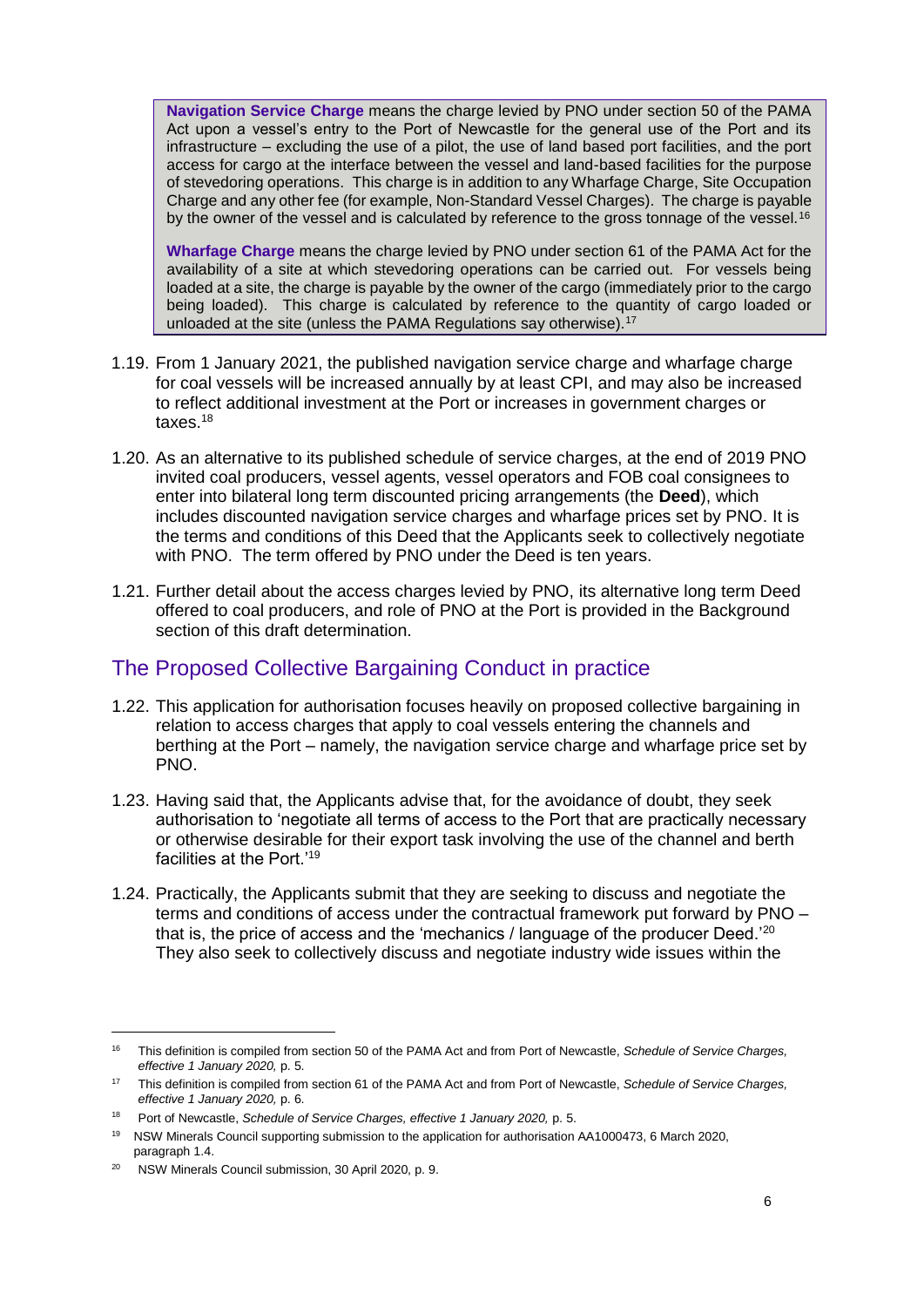producer Deed with PNO. By way of example, the Applicants submit this could involve proposed collective discussions and negotiations with PNO about the following issues:

- pricing mechanisms under the producer Deed, for example the inclusion of user funded expenditure in PNO's capital base $^{21}$
- PNO's capital expenditure forecasts at the Port and the impact on prices paid by coal producers either directly or indirectly, <sup>22</sup> and
- PNO' proposed annual price adjustments under the Deed.<sup>23</sup>

#### *The Negotiating Committee and proposed contracting process<sup>24</sup>*

- <span id="page-7-0"></span>1.25. Following interim authorisation, the Applicants formed a Port of Newcastle Working Group (**the Working Group**) for the purposes of coordinating any collective discussions or negotiations. The Working Group is comprised of representatives from the Applicant mining companies and NSW Minerals Council.
- 1.26. Further, the Applicants advise that a Negotiating Committee will be formed from the members of the Working Group, which are yet to be selected.
- 1.27. Regarding the proposed collective bargaining process, the Applicants advise that the Negotiating Committee will:
	- (a) seek instructions from the Working Group as to the key industry concerns / issues to be collectively discussed / negotiated
	- (b) engage in collective discussions / negotiations in relation to such concerns / issues with PNO (to the extent that PNO is willing to participate in such discussions / negotiations with the Negotiating Committee), and
	- (c) report back to the Working Group in relation to outcomes achieved through such collective discussions / negotiations, and where necessary, seek instructions as to further negotiations with PNO.
- 1.28. It is also proposed that the Working Group will convene on an ongoing basis, as the Applicants consider necessary, in response to annual access price adjustments by PNO.
- <span id="page-7-1"></span>1.29. Under the Proposed Collective Bargaining Conduct each coal producer can independently determine whether to accept any negotiated terms and conditions offered by PNO following collective negotiations. Each coal producer may undertake independent negotiations with PNO at any time, should they wish to do so. $25$

<sup>21</sup> NSW Minerals Council submission, 30 April 2020, pp 2, 3, 7.

<sup>22</sup> NSW Minerals Council submission, 30 April 2020, p. 7.

<sup>&</sup>lt;sup>23</sup> NSW Minerals Council supporting submission to the application AA1000473, 6 March 2020, paragraph 1.10.

<sup>&</sup>lt;sup>24</sup> Unless stated otherwise, the information under this heading was obtained from NSW Minerals Councils' submission, 15 May 2020, pp 4-6.

<sup>&</sup>lt;sup>25</sup> NSW Minerals Council supporting submission to the application for authorisation AA1000473, 6 March 2030, paragraph 1.33.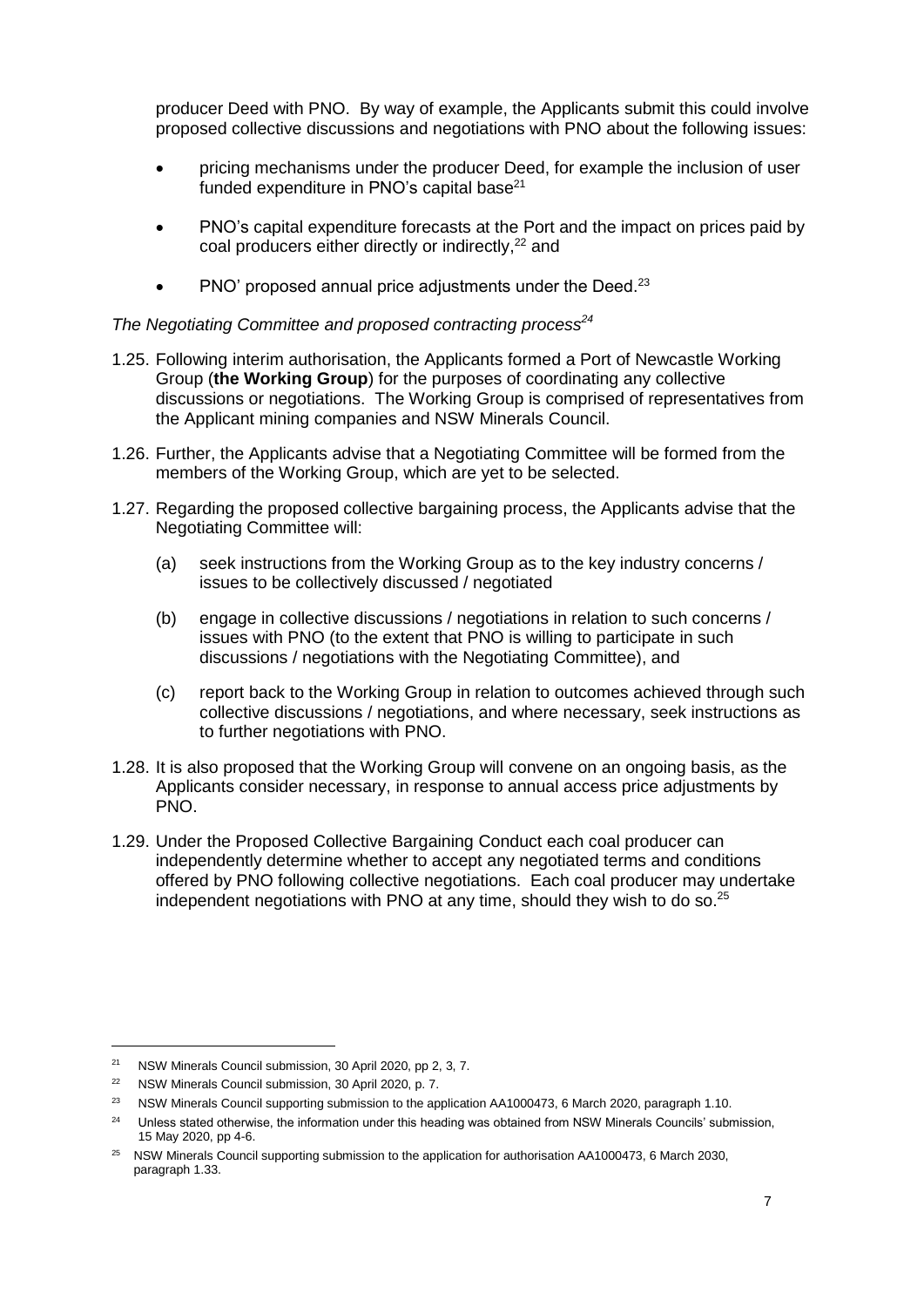#### *Who pays Port access charges?*

- 1.30. The Applicants submit that PNO has previously disputed whether coal producers are entitled to negotiate with PNO in relation to access arrangements. $26$
- 1.31. PNO advises that in practice, the coal customer engages the vessel operators who are responsible for transporting the coal. In turn, vessel operators appoint vessel agents to engage with PNO on their behalf in respect of a vessel's visit to the port, including the payment of relevant port charges. PNO does not deal directly with the vessel operators, but rather 8 to 10 vessel agents. The vessel agent receives the navigation service charge invoice from PNO, together with details about the vessel's visit and gross tonnage loaded, and then pays the invoice to PNO on behalf of its principal (the vessel operator). As such, apart from a small minority of cases where the coal producer happens to be the charterer of the vessel, the Applicants' interest in the navigation service charge is limited to the effect of this charge in the price of coal in the international market.<sup>27</sup>
- 1.32. The Applicants consider that PNO's invitation for coal producers to enter into bilateral negotiations of a long term Deed indicates that PNO now recognises that 'directly or indirectly coal exporters bear the cost of the infrastructure service charges imposed by PNO irrespective of the form of contractual arrangement with the [coal] customer.'<sup>28</sup>
- 1.33. Further, in an oral submission to the ACCC, Whitehaven Coal acknowledged that it is the coal customers that pay the navigation service charge (due to coal being sold FOB), but it impacts the competitiveness of Newcastle coal in the international market. It advised that some customers have expressed interest in having the uncertainty over the level of the navigation service charge resolved to provide greater certainty over (delivered) coal prices.<sup>29</sup>

# 2. Background

-

## The Port of Newcastle and access charges

- 2.1 The Port is located at the end of a multi-use coal export supply chain that involves an extensive rail network from multiple mine sites in the Hunter Valley, Gunnedah Basin, Gloucester Basin, and parts of the Western coalfield.
- 2.2. Excluding the coordination of supply chain logistics between the mines and landside coal loading terminals, the task of exporting coal from the Port involves vessels entering the Port, transiting the channels in the Port, tying up at the berths to load coal at the terminals and then once again transiting the channels before exiting the Port.
- 2.3. The Port has deep water channels, capacity to double trade volumes, available portside land, and berthside connections to an extensive rail network.<sup>30</sup> In 2019, there were 2 296 ship visits to the Port, with coal representing 96 per cent of the commodities exported (or 165 252 666 mass tonnes). <sup>31</sup> Other commodities exported

<sup>&</sup>lt;sup>26</sup> NSW Minerals Council supporting submission to the application for authorisation AA1000473, 6 March 2020, paragraph 1.6.

<sup>&</sup>lt;sup>27</sup> Submission from PNO, 7 April 2020, paragraphs  $48 - 49$ .

<sup>&</sup>lt;sup>28</sup> NSW Minerals Council supporting submission to the application for authorisation AA1000473, 6 March 2020, paragraph 1.6.

<sup>29</sup> Record of oral submission from Whitehaven Coal, 18 March 2020.

<sup>&</sup>lt;sup>30</sup> PNO's website, [https://www.portofnewcastle.com.au/about-our-port/,](https://www.portofnewcastle.com.au/about-our-port/) viewed on 15 May 2020.

<sup>31</sup> PNO, *Port of Newcastle 2019 Trade Report,* p. 2.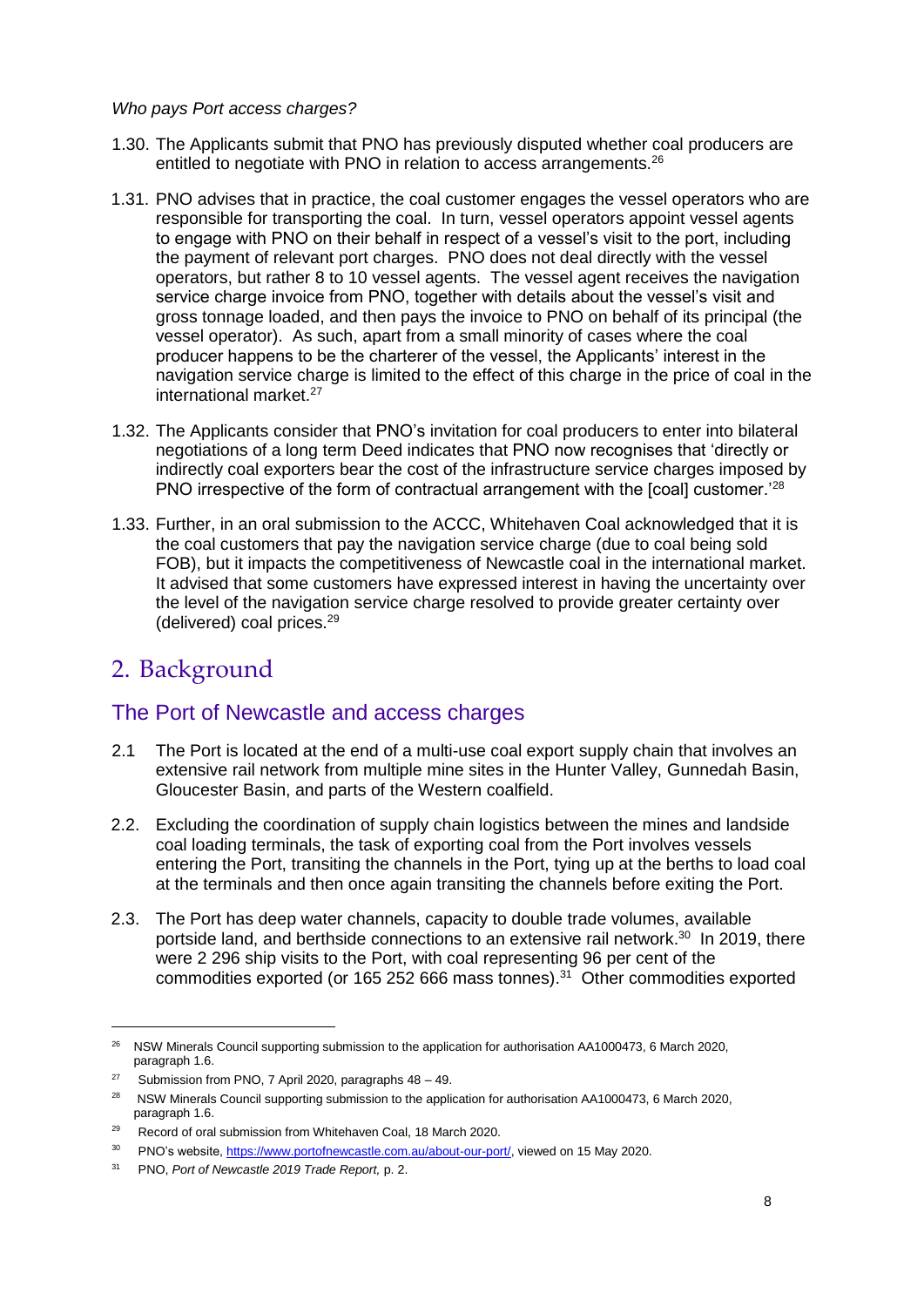at the Port include ammonia, metal concentrates, general cargo, aluminium, pitch and tar products, steel and wheat.<sup>32</sup>

- 2.4. Coal from the Port is exported to around 20 countries, primarily in Asia. Japan is the largest customer of coal from Newcastle, receiving 44 per cent of exports. China, Korea and Taiwan currently account for a further 44 per cent.<sup>33</sup>
- 2.5. At the Port, PNO works closely with the **Port Authority NSW,** a state-owned corporation with responsibility for Sydney Harbour, Port Botany, Port Kembla and the ports of Newcastle, Yamba and Eden. Among other things, PNO is responsible for channel dredging services, vessel schedules and wharf and berth services for vessels entering the Port, while Port Authority NSW provides a variety of services including, navigation (pilotage), security and operational safety at the Port. The Port Authority NSW receives a quarterly fee from PNO for those services (excluding pilotage services) which, for recent and future years, is calculated as a fixed proportion of the navigation service charge that PNO receives from its customers.<sup>34</sup>

#### *Published schedule of service charges at the Port of Newcastle*

<span id="page-9-0"></span>2.6. As mentioned, PNO publishes a full schedule of service charges that apply to the commercial use of the Port. Where a Port user has *not* entered into a long term Deed with PNO, the following 2020 access prices include:<sup>35</sup>

| <b>Service</b>                      | <b>Vessel (gross tonnage)</b>                                                                                        | <b>Price</b>                                                                                                                                                           |
|-------------------------------------|----------------------------------------------------------------------------------------------------------------------|------------------------------------------------------------------------------------------------------------------------------------------------------------------------|
| <b>Navigation service</b><br>charge | Non-coal vessels (over 600GT)                                                                                        | \$0.5247 per GT for the first<br>50,000 GT plus \$1.1810 per GT<br>thereafter.<br>(Subject to a maximum NSC for<br>passenger cruise ships of<br>\$55,816.82 per visit) |
|                                     | Standard price for coal vessel (over<br>600GT) where bilateral long term price<br>deed does not apply to the vessel. | \$1.0424 per GT                                                                                                                                                        |
| Wharfage (non-                      | Dyke 1                                                                                                               | \$1.91 (per revenue tonne)                                                                                                                                             |
| containerised cargo by<br>berth)    | Dyke 2                                                                                                               | \$1.02 (per revenue tonne)                                                                                                                                             |
|                                     | Mayfield 4, West Basin 3 and 4,<br>Kooragang 2 and 3                                                                 | \$2.07 (per revenue tonne)                                                                                                                                             |
|                                     | East Basin 1 and 2, Dyke 4 and 5,<br>Kooragang 4 - 10, BHP 6 and Mayfield 7                                          | \$0.0802 (per revenue tonne)                                                                                                                                           |

<sup>32</sup> PNO, *Port of Newcastle 2019 Trade Report,* p. 3.

<sup>&</sup>lt;sup>33</sup> NSW Minerals Council supporting submission to the application for authorisation AA1000473, paragraph 2.3.

Port Authority NSW submission, p. 2.

The ACCC has only listed the navigation service change and wharfage price for the purposes of the Proposed Collective Bargaining Conduct. For the full schedule of PNO's services charges, see *Port of Newcastle Schedule of Service Charges, effective 1 January 2020, available at* [https://www.portofnewcastle.com.au/wp-content/uploads/2020/03/OAR-](https://www.portofnewcastle.com.au/wp-content/uploads/2020/03/OAR-TERMS-Schedule-of-Charges-2020-V2-13-March-2020.pdf)[TERMS-Schedule-of-Charges-2020-V2-13-March-2020.pdf.](https://www.portofnewcastle.com.au/wp-content/uploads/2020/03/OAR-TERMS-Schedule-of-Charges-2020-V2-13-March-2020.pdf)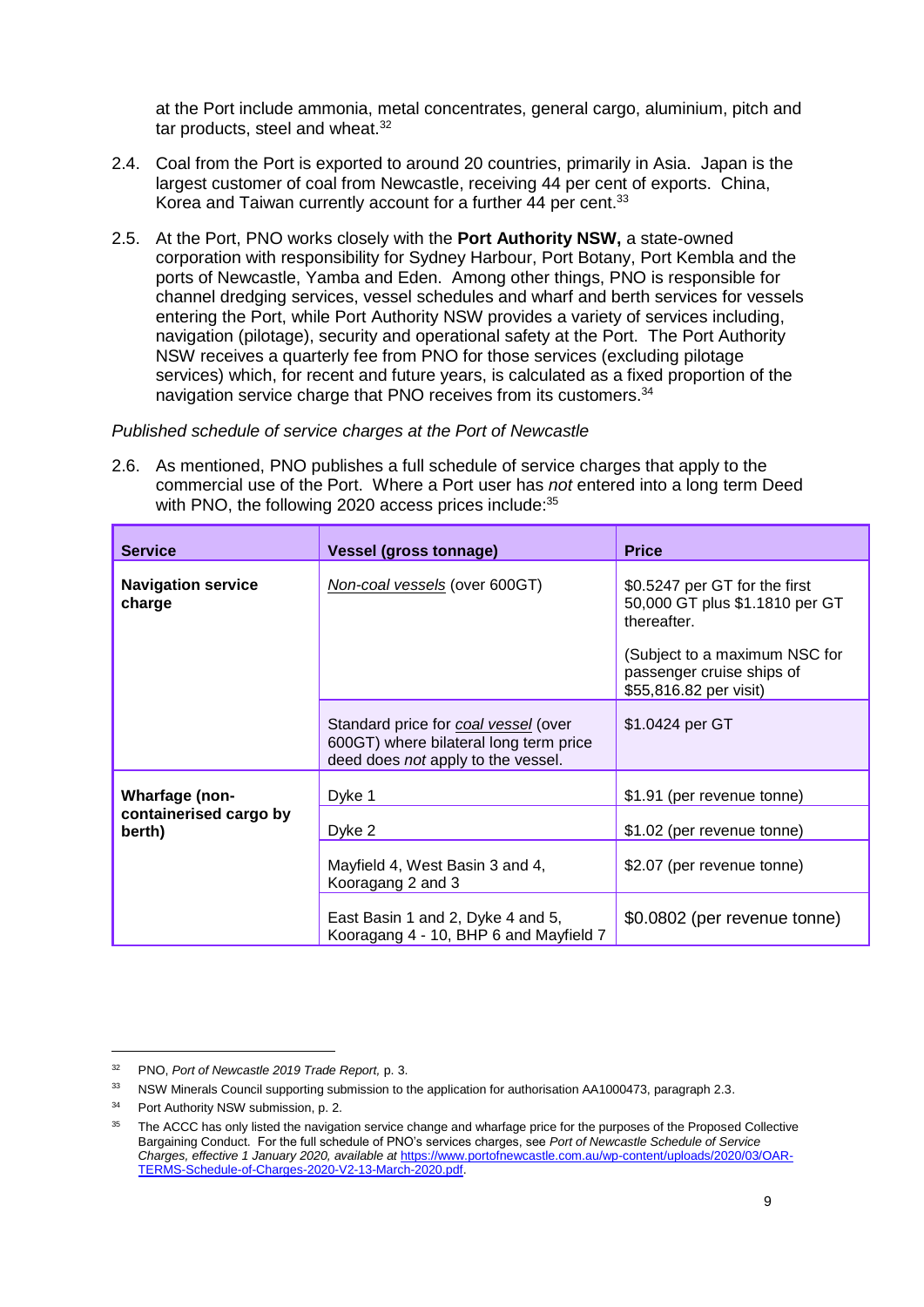2.7. Following the privatisation of the Port in 2014, PNO's published port access charges at the Port have increased significantly. Since 2014, the navigation service charge has increased 143 per cent, and there has been a 22 per cent increase in the wharfage charge.<sup>36</sup>

#### *Overview of PNO's long term pro forma Deed for coal producers*

- 2.8. As previously mentioned, PNO offered an alternative to its published schedule of access charges to coal producers in December 2019, and it is the terms and conditions of this long term Deed that the Applicants seek to collectively negotiate with PNO. The Deed<sup>37</sup> is for an initial term of ten years and sets out the following 'producer specific charges' for covered vessels transporting producers' coal at the Port:
	- **navigation service charge** currently **A\$0.81** per vessel gross tonne (adjusted annually) and
	- **wharfage charge** currently **\$0.08** per revenue tonne of producer coal loaded onto a covered vessel (adjusted annually).
- 2.9. Other features of PNO's pro forma producer Deed include:
	- Annual price adjustments (clause 7 of the Deed) at the beginning of each contract year, PNO will apply an annual price adjustment of the navigation service and wharfage charges (it will apply the higher of two formulae). It may also vary producer charges following arbitration of a pricing dispute (under the Deed) or in accordance with PNO's projected 5 year capital expenditure.
	- Notice of variations to proposed producer charges (clause 8 of the Deed) PNO will provide no less than 45 days written notice of variations to producer changes at the Port. Coal producers may object to a price variation by lodging a Price Variation Objection Notice within 14 days.
	- Non-discriminatory pricing (clause 5 of the Deed) PNO commits not to discriminate adversely against any coal producer on price.
	- Consultation in relation to efficiency improvements and capital expenditure at the Port (clause ten of the Deed) – PNO will meet coal producers with executed Deeds at least twice in any contract year to consult on the following matters:
		- efficiency improvements to vessel services that PNO could make, and
		- PNO's delivery of vessel services including capital expenditure, proposed variations to fees and charges, PNO's cost of operations, a coal producer's future needs (including the producer's forecast coal volumes to be shipped from the Port for the next six months) and any other matter agreed between a coal producer and PNO.

<sup>36</sup> NSW Minerals Council's supporting submission to the application for authorisation AA1000473, 6 March 2020, paragraph 1.22.

<sup>37</sup> PNO, *Producer pro forma long term pricing deed*, available fro[m https://www.portofnewcastle.com.au/wp](https://www.portofnewcastle.com.au/wp-content/uploads/2020/03/OAR-TERMS-Producer-Deed-13-March-2020_.pdf)[content/uploads/2020/03/OAR-TERMS-Producer-Deed-13-March-2020\\_.pdf](https://www.portofnewcastle.com.au/wp-content/uploads/2020/03/OAR-TERMS-Producer-Deed-13-March-2020_.pdf)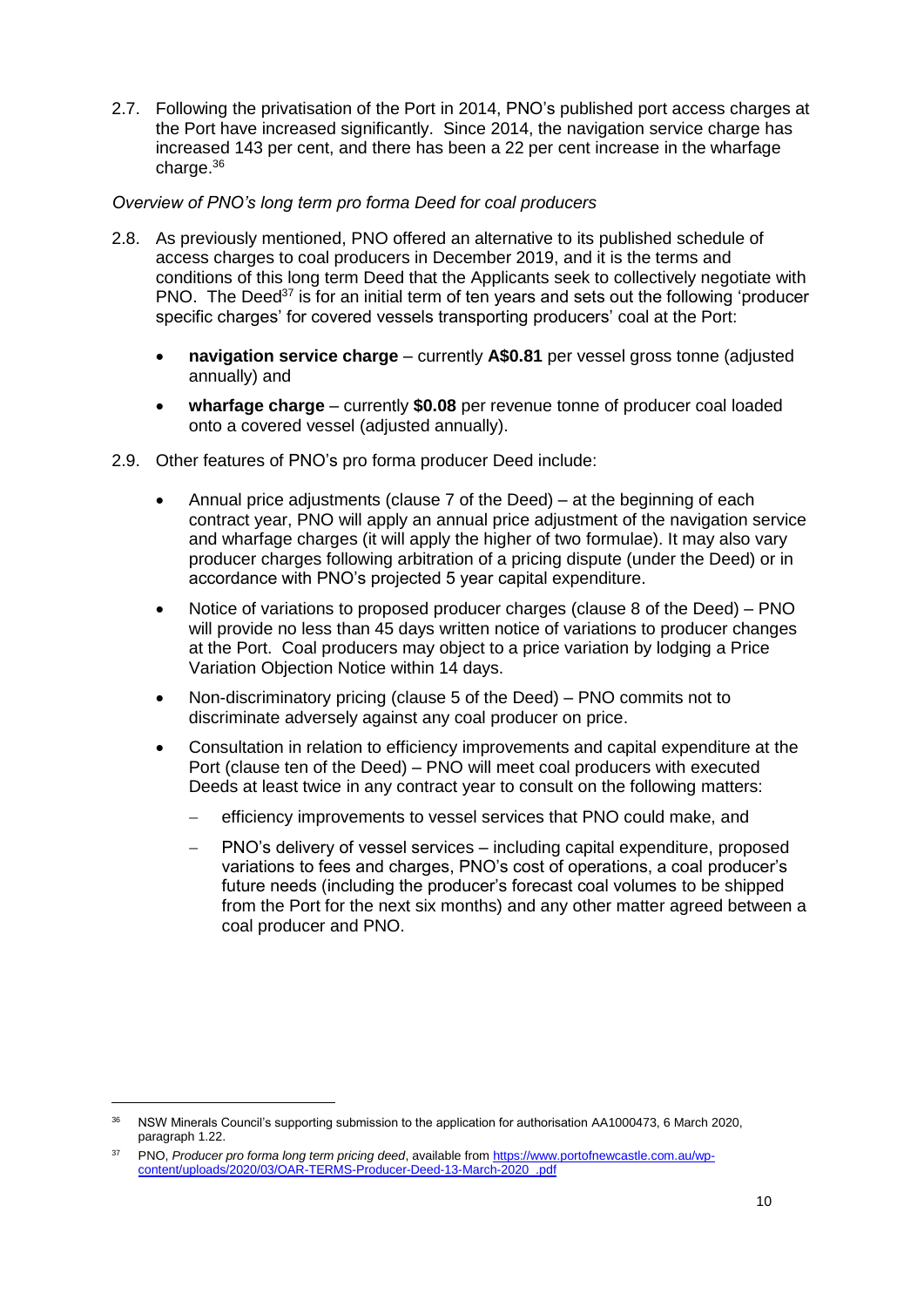## The Hunter Valley coal chain

- 2.10. The Hunter Valley coal export supply chain is the largest coal export operation in the world.<sup>38</sup> In 2018-19, NSW exported 168 million tonnes of coal, and 161 million tonnes (or 96 per cent) was exported through the Port. The remainder was exported through Port Kembla.
- 2.11. The Hunter Valley coal chain is made up of coal producers (mines), rail haulage providers<sup>39</sup>, the Australian Rail Track Corporation (**ARTC**) as the owner of the track, three coal export terminals (owned by Port Waratah Coal Services and Newcastle Coal Infrastructure Group), port managers, and the Hunter Valley Coal Chain Coordinator (**HVCCC**).
- 2.12. The current application does not cover coal chain logistics coordination in rail or at the coal loading terminals at the Port themselves. Such long term coordination is the subject of a separate ACCC authorisation.<sup>40</sup>

## Recent history and developments at the Port of Newcastle

- 2.13. Over the last several years there have been significant regulatory issues at the Port, including: 'declaration' of the Port under Part IIIA of the Act, and the removal of that 'declaration'; an ACCC 'access determination' under Part IIIA; and an ongoing Federal Court review of the Australian Competition Tribunal's decision on the terms of access by Glencore Coal Assets Australia Pty Ltd (Glencore) to certain services at the Port. The following overview of these issues provides broader background to the Proposed Collective Bargaining Conduct:
	- **2015**  Glencore seeks declaration of the shipping channel at the Port by the National Competition Council (**NCC**). The NCC does not recommend declaration of the channel services.
	- **2016**  Glencore appeals the NCC's decision and the Australian Competition Tribunal (**Tribunal Determination No. 1**) determines that the shipping channel at the Port of Newcastle is declared.
	- **November 2016 –** Pursuant to this declaration, Glencore notifies the ACCC of an access dispute with PNO about the increase in price for coal vessels entering the Port, and requests the ACCC to arbitrate.
	- **July 2018**  following amendment of the declaration criteria under Part IIIA of the Act in 2017, PNO seeks recommendation from NCC to revoke declaration of the shipping channel service at the Port .
	- **October 2018**  the ACCC finalises its arbitration of the access dispute between Glencore and PNO. The **ACCC's Access Determination** concludes that PNO should charge ships entering the port to carry Glencore's coal \$0.61 per gross tonne (GT). In this process, the ACCC had to establish the value of assets used to provide the 'declared' shipping channel service. The ACCC determined it was

<sup>&</sup>lt;sup>38</sup> NSW Minerals Councils' supporting submission to the application for authorisation AA1000473, 6 March 2020, paragraph 2.1.

<sup>&</sup>lt;sup>39</sup> There are currently four rail operators providing rail haulage services to coal producers in the Hunter Valley coal chain – Pacific National, Aurizon, Genesee & Wyoming and Southern Shorthaul Railroad.

<sup>40</sup> ACCC determination, 9 December 2009, applications for authorisation A91447-A91449, A91168-A91669 lodged by Port Waratah Coal Services, Newcastle Coal Infrastructure Group and the Newcastle Port Corporation – see Final Determination.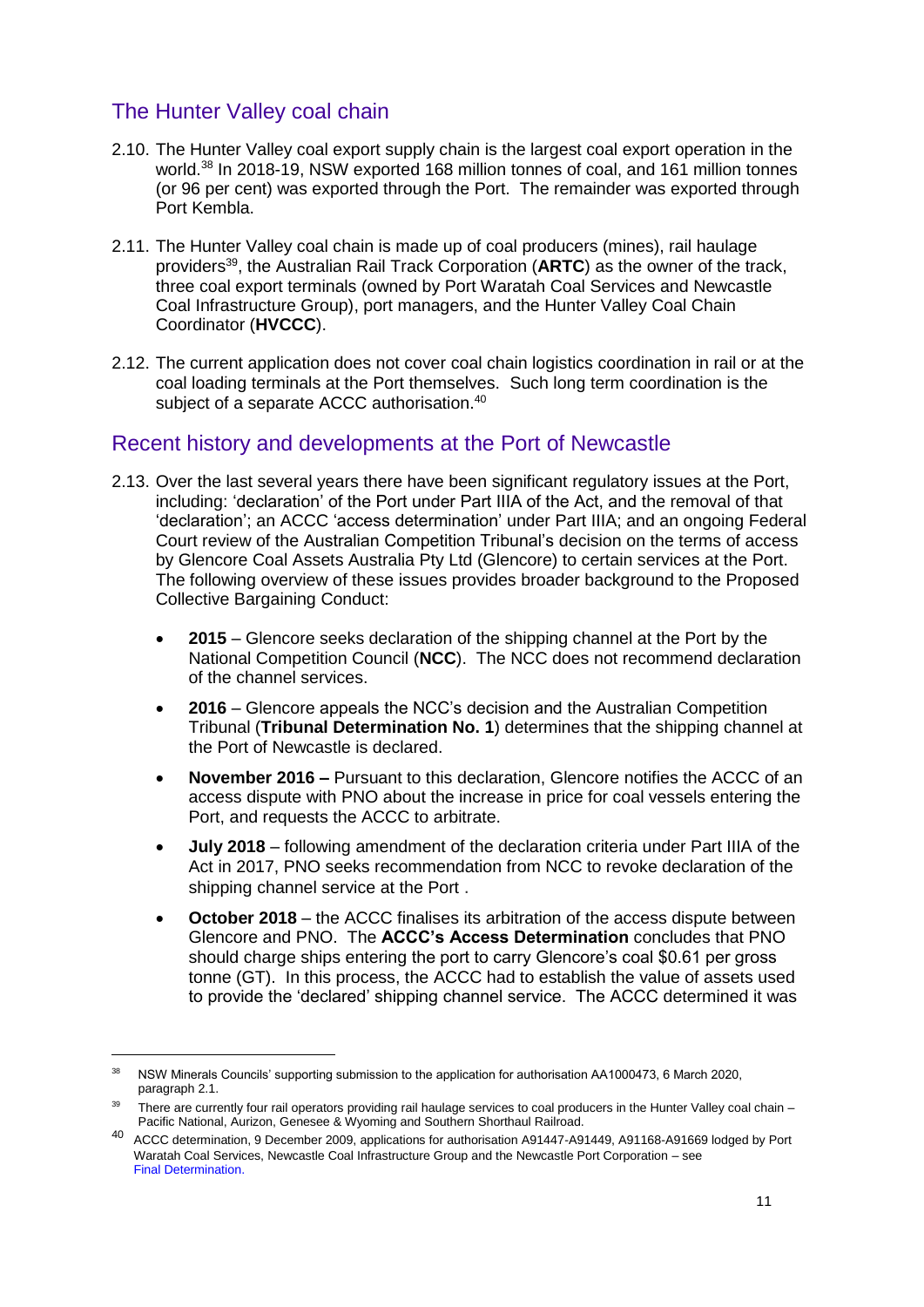appropriate to exclude previous user-funded channel dredging from the costs that PNO could recover.

PNO subsequently appealed the ACCC's Access Determination to the Australian Competition Tribunal.

- **July 2019** NCC recommends that the declaration of the Port under Part IIIA of the Act be revoked.
- **October 2019** the Australian Competition Tribunal issues a determination increasing access charges (from \$0.61 per gross tonne) to \$1.01 per gross tonne **(Tribunal Determination No. 2).** In its determination the Tribunal included previous industry-funded expenditure for channel dredging in PNO's regulated asset base. This allowed PNO to recover the user-funded amounts in its access charge.

The Tribunal's Determination No. 2 is limited to the terms and conditions of access where Glencore owns or, either directly or by agent, charters a vessel that enters the Port and loads Glencore coal. It does not apply to:

- the terms and conditions of access to apply in respect of vessels carrying coal that are not owned, or have not been chartered, by Glencore
- the terms and conditions of access for vessels other than those calling at the coal terminals at the Port, and
- any charges imposed by PNO other than the Navigation Service Charge and the Wharfage Charge.
- **September 2019** the Treasurer confirmed that following the expiration of the 60 day period to consider the NCC's recommendation, the declaration at the Port is deemed to be revoked.
- **November 2019 –** the ACCC applied to the Federal Court for a review of the Tribunal Determination No. 2. The ACCC seeks review of the Tribunal's treatment of user funding at the Port. While the declaration of the Port has been revoked, the Tribunal Determination No. 2 remains in force until 2031. This Federal Court review is ongoing.
- 2.14. The Applicants recently advised the ACCC that the NSW Minerals Council intends to lodge an application with the National Competition Council (**NCC**) for declaration of the channel services at the Port in or around June 2020. 41

<sup>41</sup> Applicants' response to ACCC information request, 15 May 2020, p. 4.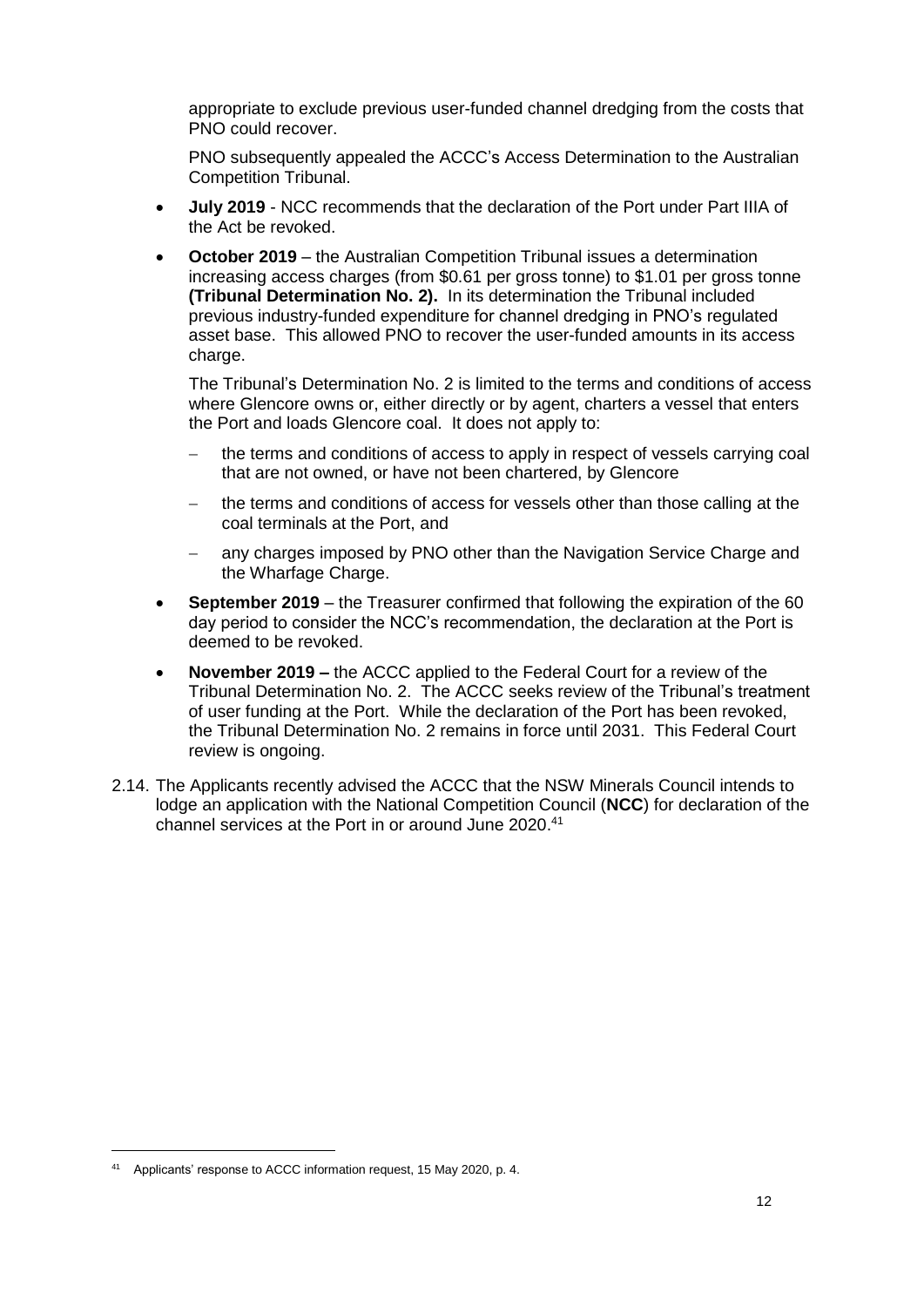# 3. Consultation

- 3.1. A public consultation process informs the ACCC's assessment of the likely public benefits and detriments from the Proposed Collective Bargaining Conduct.
- 3.2. The ACCC invited submissions from a range of potentially interested parties including PNO, other service providers and infrastructure owners in the Hunter Valley coal chain, and relevant government departments.<sup>42</sup>
- 3.3. The ACCC received two public submissions opposing the application for authorisation, from PNO and the Port Authority NSW, which are summarised below:
	- **PNO**, the target, submits that the application is seeking to re-litigate the issues which are the subject of continuing dispute between PNO and Glencore and are currently before the Full Court of Australia (see paragraph 2.13 above for relevant history).

PNO submits that there are no public benefits likely from the Proposed Collective Bargaining Conduct, and authorisation is not necessary for the certainty of pricing or future investment in the Hunter Valley. PNO submits that there are clear mechanisms in the Deed to understand how pricing increases will occur over the course of the Deed. Changes will be consistent with the Competition Principles Agreement pricing principles,<sup>43</sup> under which PNO will need to justify those changes above the greater of 4% or CPI in that year. PNO submits that it has been open with port users about its future plans, and PNO is under a contractual obligation to provide coal producers with a forward looking five year forecast of its projected capital expenditure, potentially impacting its Producer Specific Charges, and to discuss those changes.

PNO submits that contractual negotiation processes between PNO and Port users are already occurring and that PNO has been open to reasonable commercial compromise.

PNO submits that the Proposed Collective Bargaining Conduct is likely to remove each Port user's unique interests, and negotiations would proceed on the basis that users all have the same interests. PNO submits that in its experience, users have a spectrum of unique and varied incentives and interests in the transaction, and for some Port users, non-price terms of the Deed are equally important to price aspects. PNO submits that the interests of smaller exporters and Port users would be marginalised.

PNO submits its concerns that the Proposed Collective Bargaining Conduct carries a risk of improper information exchange, with serious implications for competition. Further it would be extremely difficult to detect and monitor any improper information exchange through such discussions.

PNO submits that any reduction in Navigation Services Charges would result in an immaterial reduction in price in overseas export markets, and any public benefits will have no material impact on relevant domestic markets.

 **Port Authority NSW** submits that the proposed collective negotiation of the navigation service charge between the Applicants and PNO, and the potential for a reduction of those charges, may have flow on effects to the amount that PNO

<sup>-</sup> $42$  A list of the parties consulted and the public submissions received is available from the ACCC's public register [www.accc.gov.au/authorisationsregister.](http://www.accc.gov.au/authorisationsregister)

<sup>&</sup>lt;sup>43</sup> PNO submits that the pricing Principles reflect those found in Part IIIA and the Competition Principles Agreement requirements for an access regime to be certified.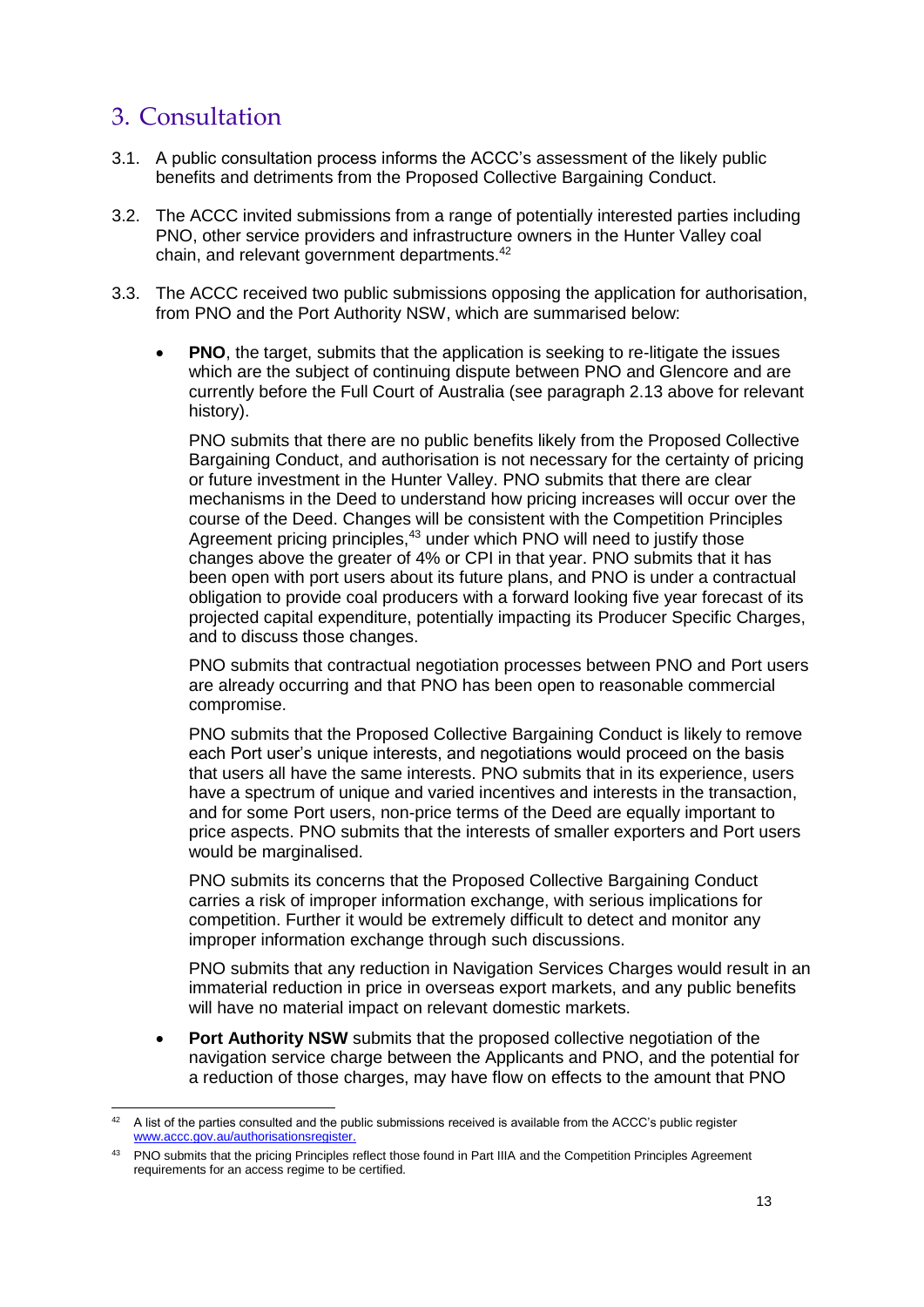pays the Port Authority NSW for services provided at the Port (it receives a proportion of the navigation service charge). It submits that this has the potential to compromise the safe operation of the Port. The Port Authority NSW submits that authorisation should be limited to collective negotiation of the wharfage charge only, alternatively, it submits that that a condition to authorisation should be imposed by the ACCC to limit any change to the revenue that Port Authority NSW receives under the navigation services charge.

Further, Port Authority NSW submits that the Proposed Collective Bargaining Conduct has the potential to result in information sharing amongst the Applicants, which could impact the domestic market for coal supply.

- 3.4. The ACCC received three public submissions expressing support for the application for authorisation, from Port Waratah Coal Service (**PWCS**), Yancoal, and Whitehaven Coal, which are summarised below:
	- **PWCS** (a coal loading terminal operator) supports the application to allow the Applicants to collectively negotiate with PNO on all terms of access that are necessary for the exporting of coal.

PWCS raises concerns around the current lack of transparency in recent increases of Port charges by PNO and its re-investment into the Port. Further, PWCS is concerned with PNO's proposed regulated asset base, particularly the inclusion of over \$500 million for channel dredging works funded by PWCS.

PWCS submits that the Proposed Collective Bargaining Conduct is likely to lead to public benefits including, increased investment and employment in the Hunter region, increased transparency of pricing and certainty as to longer term expenditure and investment, increased competition for supply of coal to export markets, and reduced transaction cost savings.

 **Yancoal** (a large coal producer, and Applicant) submits that bilateral negotiations have so far been difficult, and public benefits from the Proposed Collective Bargaining Conduct are likely to include, transaction cost savings for all parties, and a higher degree of certainty for PNO and the Hunter Valley coal industry as to future increases in charges, creating a more favourable environment for future investment in both coal production and Port infrastructure.

Yancoal submits that detriments due to the Proposed Collective Bargaining Conduct will be minimal, considering that participation is voluntary for all parties, there is no collective boycott proposed, and the exchange of information between coal-producers will only relate to channel services terms, and exclude any sensitive information relating to future marketing, production plans or coal operations.

 **Whitehaven Coal** (mines operator and Applicant) submits that the uncertainty of navigation charges impacts the competitiveness of Newcastle coal in the international market, and customers require greater certainty over coal pricing.

Whitehaven Coal submits that it is important that all coal producers face the same terms and conditions of access so that shippers don't favour one over another based on their terms of access.

3.5. The ACCC received a submission from the **Hunter Valley Coal Chain Coordinator Ltd** (**HVCCC**), which submits that generally it finds it unlikely that there would be either a benefit or detriment to HVCCC's ability to meet its objects, regardless of the outcome of this application.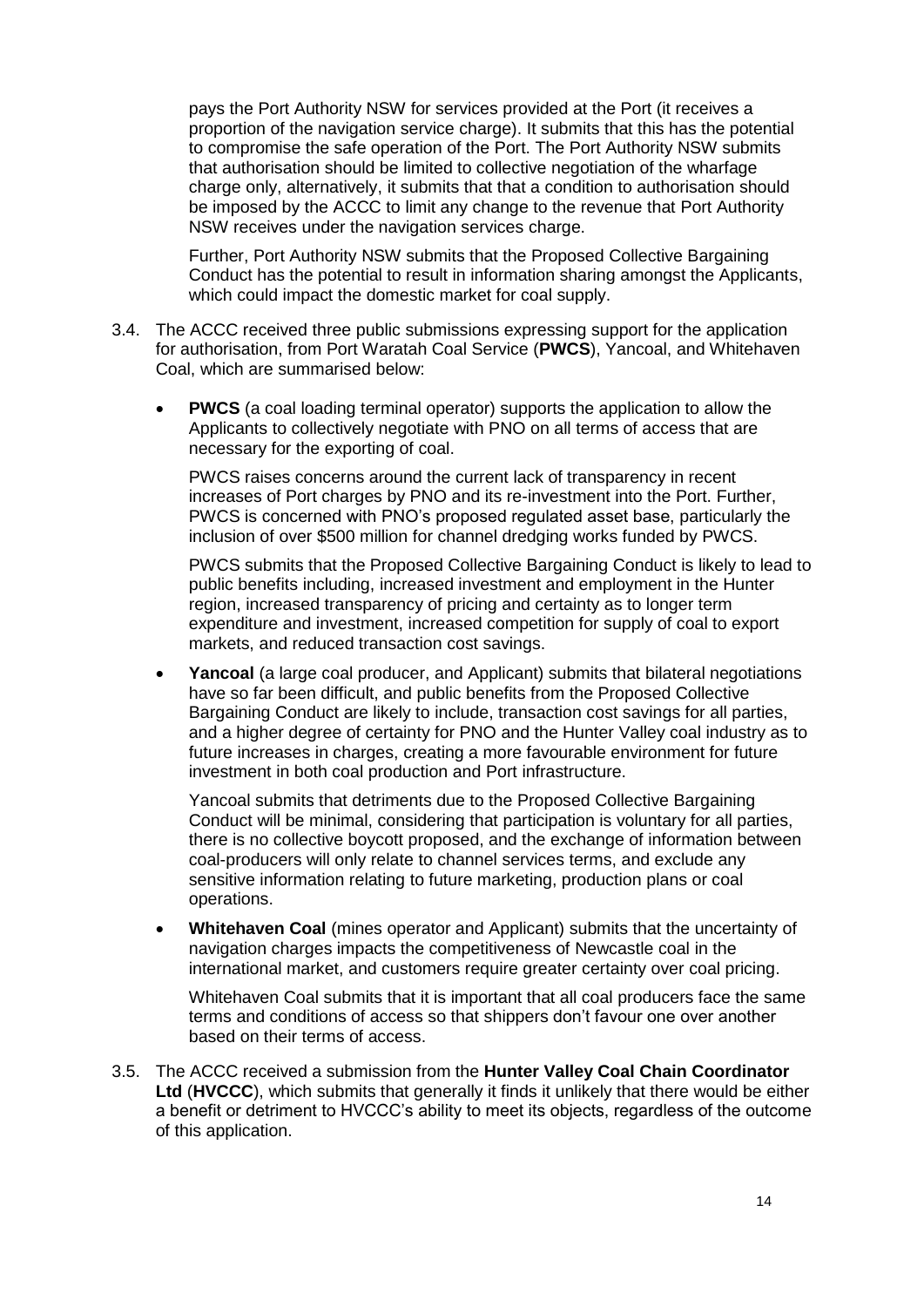## Applicant's response to submissions

- 3.6. In response to submissions made by interested parties, the Applicants submit that:
	- they are seeking to discuss legitimate industry-wide concerns. Discussions are not limited to past user contributions or issues raised in previous litigation between Glencore and PNO, but include future user-funder expenditure at the Port
	- bilateral negotiations between PNO and Port users have not succeeded
	- there is no incentive for any competitively sensitive information to be shared amongst the Applicants. Information relating to terms and conditions of access to the Port, including price, is public and not volume based. Further, the Applicants have common interests for transparency and efficiency, and through collective negotiations, they seek that terms and conditions to be understood and approached in a consistent manner across the industry, and
	- the condition of authorisation suggested by Port Authority NSW should not be imposed. Access seekers should be able to negotiate efficient pricing with PNO irrespective of commercial arrangements between PNO and Port Authority NSW.
- 3.7. The public benefits and detriments claimed are further considered in the ACCC's Assessment below.
- 3.8. Public submissions by the Applicants and interested parties are available on the ACCC's [Public Register](https://www.accc.gov.au/public-registers/authorisations-and-notifications-registers/authorisations-register/new-south-wales-minerals-council-nswmc) for this matter.

# 4. ACCC assessment

- 4.1. The ACCC's assessment of the Proposed Collective Bargaining Conduct is carried out in accordance with the relevant authorisation test contained in the Act.
- 4.2. The Applicants have sought authorisation for the Proposed Collective Bargaining Conduct that would or might constitute a cartel provision within the meaning of Division 1 of Part IV of the Act and may substantially lessen competition within the meaning of section 45 of the Act.<sup>44</sup>
- 4.3. Consistent with subsection 90(7) and 90(8) of the Act as they apply to this application for authorisation, the ACCC must not grant authorisation unless it is satisfied, in all the circumstances, that the conduct would result or be likely to result in a benefit to the public, and the benefit would outweigh the detriment to the public that would result or be likely to result from the conduct (**authorisation test**).

## Relevant areas of competition

- 4.4. To assess the likely effect of the Proposed Collective Bargaining Conduct, the ACCC identifies the relevant areas of competition likely to be impacted.
- 4.5. The Applicants submit the main area of competition affected by the Proposed Collective Bargaining Conduct is the 'market for the provision of infrastructure access at the Port.'<sup>45</sup>

<sup>44</sup> NSW Minerals Council submission, 15 May 2020, paragraph 2.2-2.3.

<sup>45</sup> NSW Minerals Council supporting submission to the application for authorisation AA1000473, 6 March 2020, paragraph 4.3.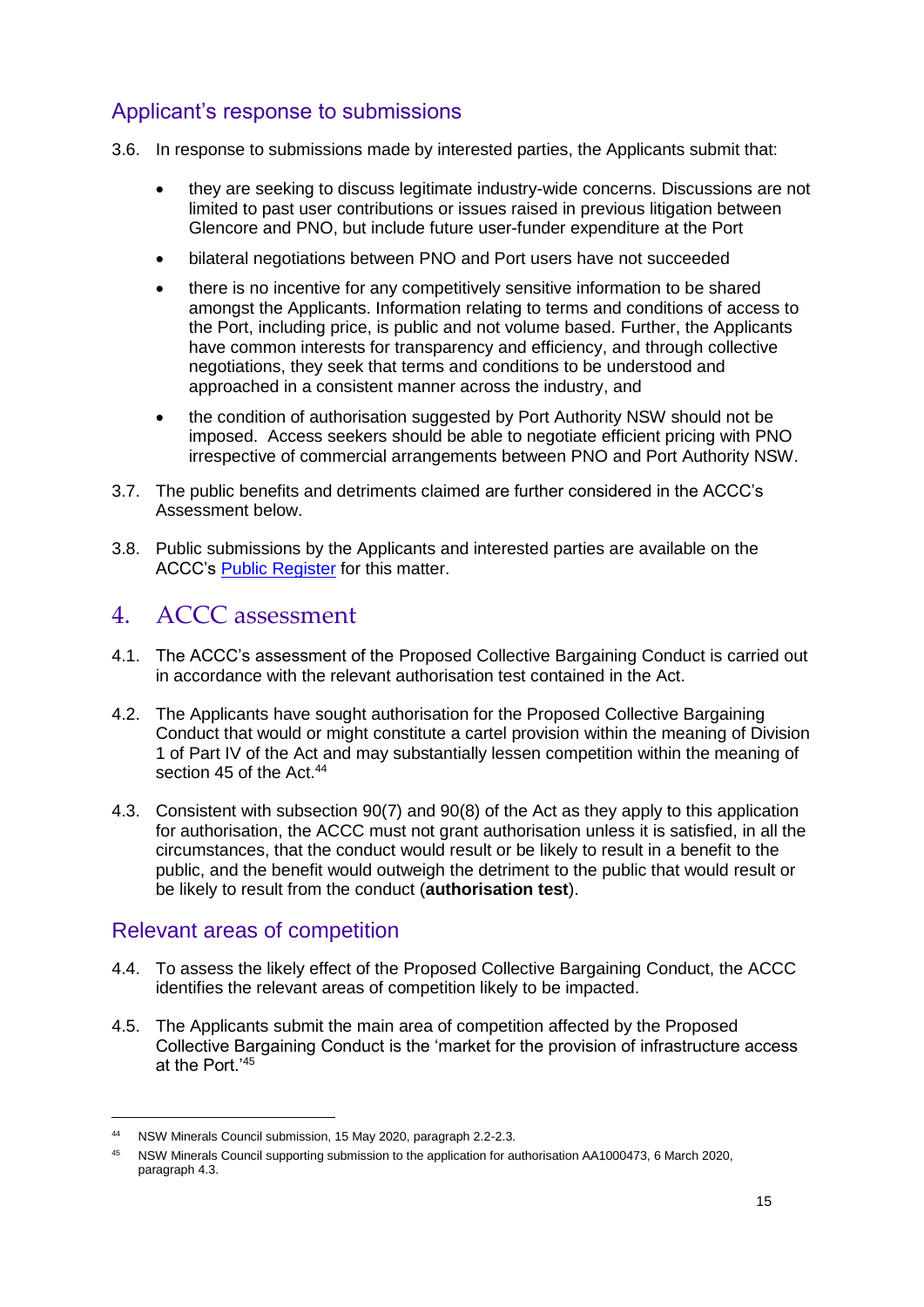- 4.6. The Applicants consider the Proposed Collective Bargaining Conduct could also impact the following other areas of competition:<sup>46</sup>
	- the coal export market
	- the acquisition and disposal of exploration and/or mining authorities (the Tenements Market), and
	- supply of specialist mining services such as geological and drilling services, and construction, operation and maintenance services.
- 4.7. The ACCC considers that the most relevant area of competition affected by the Proposed Collective Bargaining Conduct is competition for access to port services at the Port which are owned and operated by PNO. This includes channel shipping services and wharfage, but does not include landside coal loading infrastructure which is owned by other parties, or marine pilotage services.

## Future with and without the Proposed Collective Bargaining Conduct

4.8. In applying the authorisation test, the ACCC compares the likely future with the Proposed Collective Bargaining Conduct that is the subject of the authorisation to the likely future in which the Proposed Collective Bargaining Conduct does not occur.

#### *Submissions*

- 4.9. The Applicants submit that without the Proposed Collective Bargaining Conduct, they would not be able to 'collectively discuss with PNO industry issues relating to access to the Port and the provisions of the proposed Deed that PNO has issued, particularly in relation to capital expenditure and PNO's investment in the Port.'<sup>47</sup>
- 4.10. PNO submits that in the absence of the proposed collective bargaining arrangements, and if individual Applicants elect not to enter into a long term Deed with it via bilateral discussions, 'the terms and conditions of access are openly available, as are the fees and charges' in its published schedule of service charges, albeit at non-discounted rates.
- 4.11. The Applicants acknowledge that with the Proposed Collective Bargaining Conduct 'PNO is free to decline to collectively negotiate if it so chooses.'<sup>48</sup>
- 4.12. PNO advises that:<sup>49</sup>

…it has stated explicitly to the Applicants that any authorisation will have no practical effect given that PNO will not be engaging in collective negotiations with the Applicants, but rather will continue to offer to undertake bilateral negotiations.

#### *ACCC view*

-

4.13. As noted above, the ACCC's role is to assess the public benefits and detriments that are likely to arise in the future with and without the Proposed Collective Bargaining Conduct. It is not the ACCC's role to attempt to predict whether the proposed conduct

<sup>46</sup> NSW Minerals Council supporting submission to the application for authorisation AA1000473, 6 March 2020, paragraph 5.6.

<sup>47</sup> NSW Minerals Council supporting submission to the application for authorisation AA1000473, 6 March 2020, paragraph 4.2.

<sup>48</sup> NSW Minerals Council supporting submission to the application for authorisation AA1000473, 6 March 2020, paragraph 4.2

<sup>49</sup> Port of Newcastle Operations submission, 7 April 2020, paragraph 5.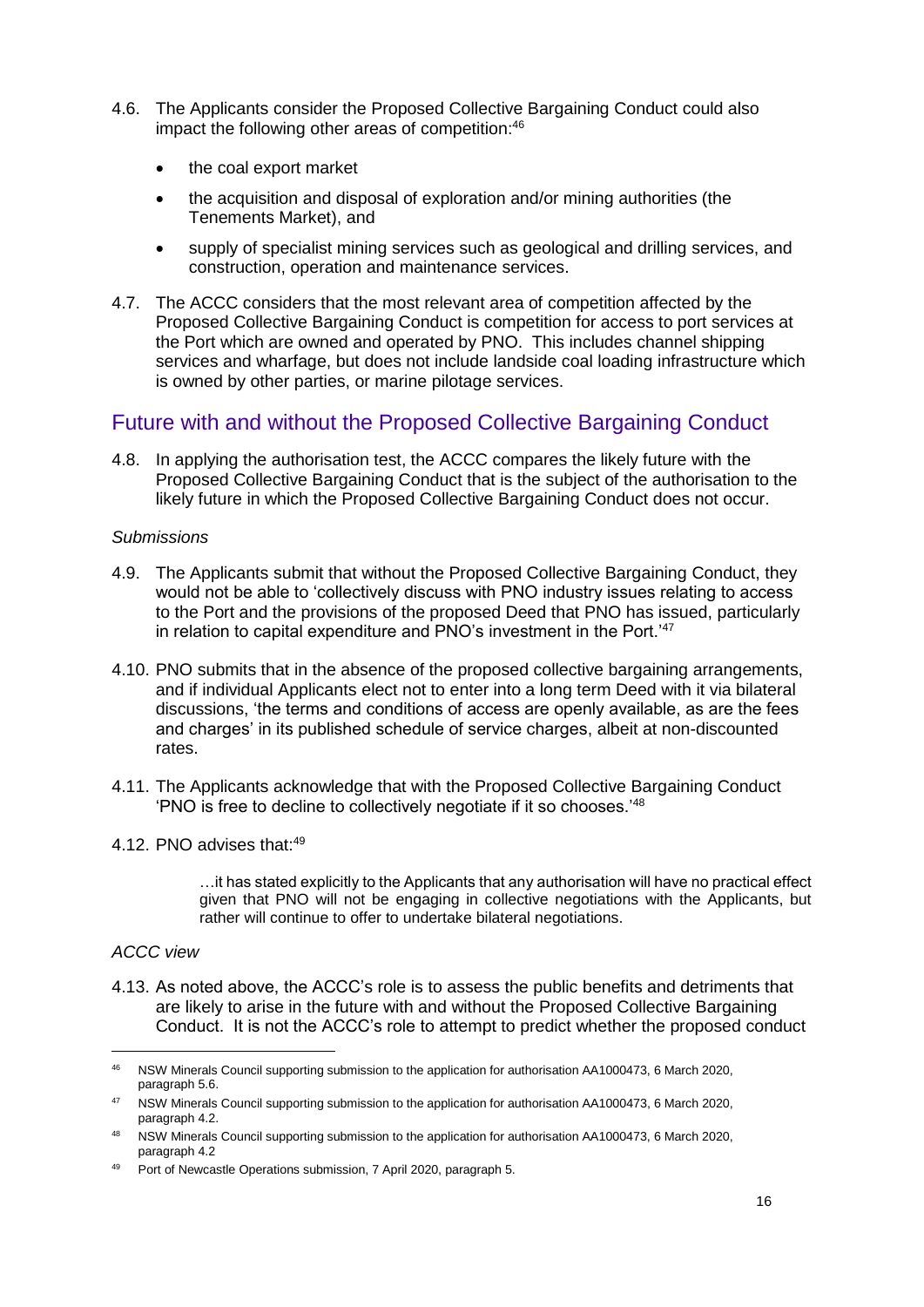will be engaged in by the parties, or the outcome of collective negotiations on any specific issues.

- 4.14. The ACCC considers that with the Proposed Collective Bargaining Conduct, the Applicants would seek to engage in collective negotiations with PNO, through the Negotiating Committee and the process outlined above at paragraphs [1.25](#page-7-0) – [1.29,](#page-7-1) for the purpose of entering a long term Deed for access to the Port. During these collective negotiations, the Applicants would seek to discuss issues common to the Hunter Valley coal industry, such as PNO's planned capital expenditure at the Port. The Applicants would then individually decide whether to enter any long term access Deed agreed upon with PNO for a period of ten years, or undertake individual negotiations with PNO.
- 4.15. The ACCC considers that without the Proposed Collective Bargaining Conduct, each member of the bargaining group is likely to seek to engage in bilateral discussions with PNO about the terms and conditions of access proposed in its ten year pro forma Deed. In the absence of entering into a long term Deed with PNO, the vessels carrying coal for the Applicants will be subject to PNO's published access charges (referred to at paragraph [2.6](#page-9-0) of this draft determination).

## Public benefits

4.16. The Act does not define what constitutes a public benefit. The ACCC adopts a broad approach. This is consistent with the Australian Competition Tribunal (the **Tribunal**) which has stated that the term should be given its widest possible meaning, and includes:

*…anything of value to the community generally, any contribution to the aims pursued by society including as one of its principal elements … the achievement of the economic goals of efficiency and progress. <sup>50</sup>*

- 4.17. The Applicants submit that the Proposed Collective Bargaining Conduct will result in public benefits including the following: 51
	- efficiencies, including transaction cost savings, from collective negotiation generally, and from collective discussion of industry wide issues, such as proposed capital expenditure at the Port
	- improved pricing outcomes through increased transparency on PNO's capital expenditure and cost allocation, and
	- enabling coal producers to more efficiently compete to export coal from the Hunter Valley, and a material increase in competition in a number of dependent markets.
- 4.18. PNO submits that 'there are no discernible public benefits likely to flow from the Proposed Collective Bargaining Conduct.<sup>'52</sup> It believes that many of the claimed benefits already exist without the Proposed Collective Bargaining Conduct (via bilateral

<sup>50</sup> Queensland Co-operative Milling Association Ltd (1976) ATPR 40-012 at 17,242; cited with approval in Re 7-Eleven Stores (1994) ATPR 41-357 at 42,677.

<sup>51</sup> NSW Minerals Council supporting submission to the application for authorisation AA1000473, 6 March 2020, paragraphs  $5.1 - 5.6$ .

<sup>52</sup> PNO submission, 7 April 2020, paragraph 8.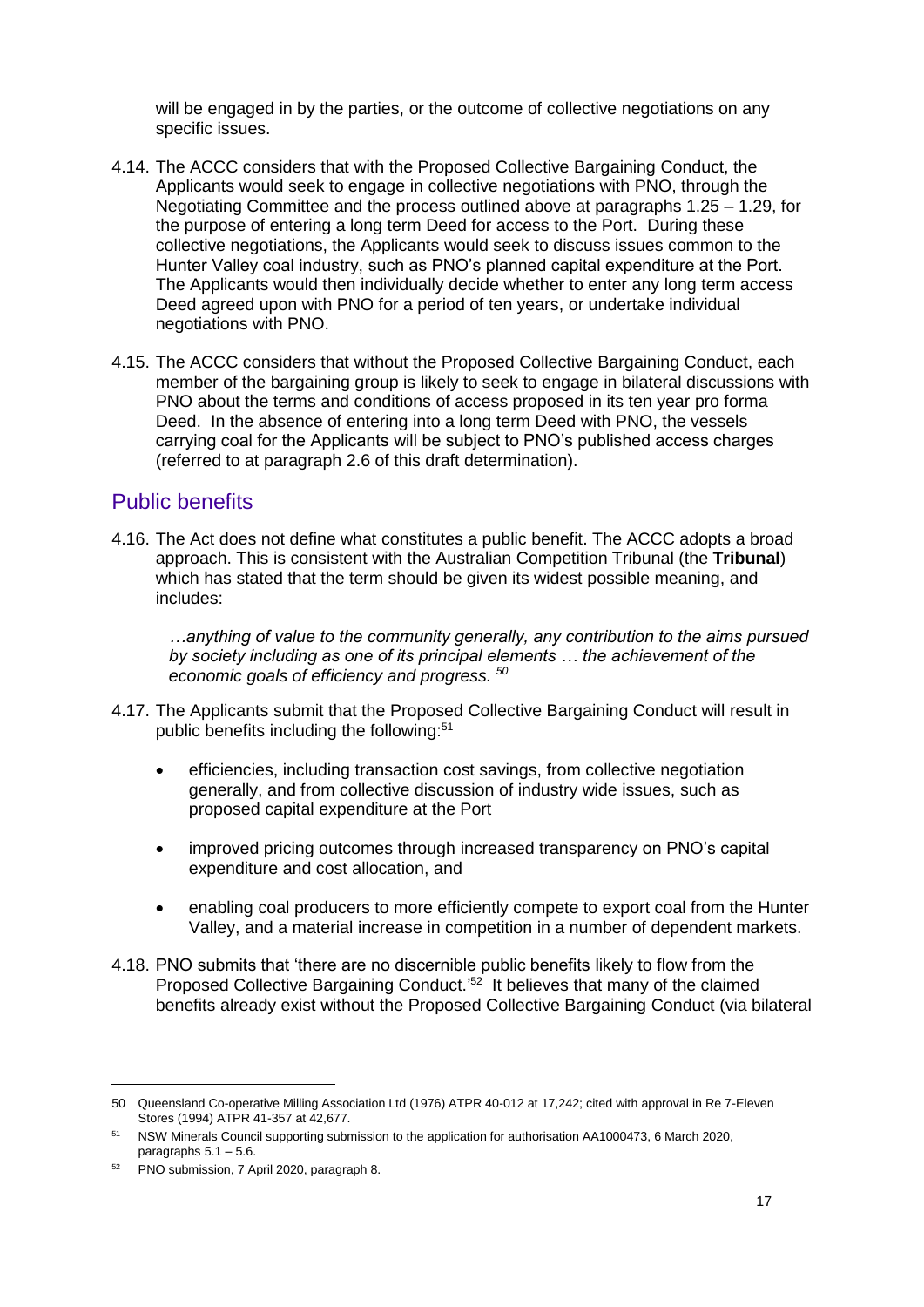discussions), represent private benefits to coal producers only, or are benefits that flow offshore.

- 4.19. In any event, PNO submits that the Proposed Collective Bargaining Conduct 'will have no practical effect because it will not be engaging in collective negotiations with the Applicants.'53
- 4.20. The ACCC notes that upfront statements from 'targets' of proposed collective bargaining that they will not engage with a bargaining group does not mean there can be no public benefits from the proposed conduct.
- 4.21. A collective bargaining authorisation granted by the ACCC, when it does not include a collective boycott, does not compel the target to deal with the group. It is not uncommon in these circumstances for the target to submit that they will not engage with the group, or that they would not change their standard terms in any event. However, the ACCC's role is to assess the public benefits that are likely to result from the proposed collective bargaining conduct if it is engaged in by the parties.
- 4.22. In addition, the ACCC considers that public benefits result from providing the opportunity for the collective bargaining group to form and attempt to collectively bargain, even when the target advises that it will not deal with the group.
- 4.23. Generally, the ACCC considers that collective bargaining can result in public benefits by improving the efficiency of contracting between the 'target' and members of a collective bargaining group - for example, generating mutual benefits by reducing transaction costs or reducing information asymmetries between negotiating parties.
- 4.24. In assessing the current application for authorisation, the ACCC has assessed the public benefits and public detriments that are likely to arise if the Applicants have the opportunity to collectively negotiate with PNO, including any public detriments resulting from a lessening of competition.

#### **Increased certainty and efficient investment from having greater input into the template producer Deed and reducing information asymmetry**

4.25. Information asymmetry occurs when one party to a negotiation has access to relevant information that the other party does not. Where there is information asymmetry, the party lacking information may accept or contemplate different terms than it would if more information were available to it. Under these circumstances, the outcomes of the negotiation may not capture many of the available efficiencies. Information asymmetry can often be addressed by improving the transparency of market information. If collective bargaining improves the availability and use of information, it has the potential to enable more complete and efficient contracts to be negotiated that better reflect the needs of members of the bargaining group.

#### *Submissions*

-

4.26. The Applicants submit that collective negotiation of common industry issues under the Deed, such as cost allocation at the Port (for example, how user funding should be treated in that framework) and increasing transparency about PNO's forecast capital expenditure relating to services at the Port would be likely to lead to 'more efficient

<sup>53</sup> PNO submission, 7 April 2020, paragraph 5.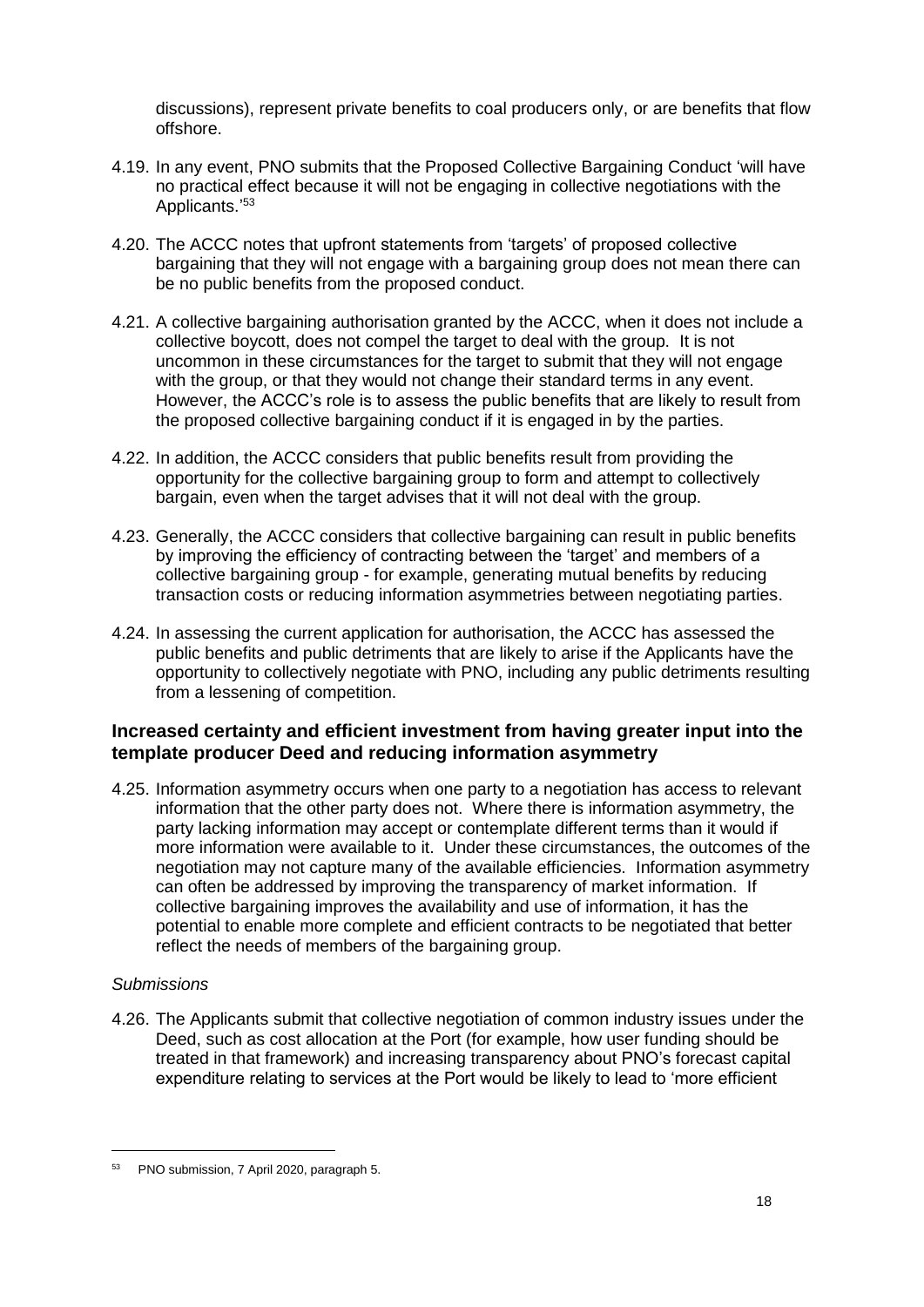investment and … the potential for reduced charges being imposed on the mining industry over time.'<sup>54</sup>

- 4.27. Conversely, PNO submits that the Proposed Collective Bargaining Conduct would not likely result in any discernible public benefits from increased transparency and providing greater input into the terms and conditions of Port access because this already occurs without collective bargaining. In particular, it submits that it has been open about its plans with Port users and has offered producers the opportunity to enter into discounted long term pricing arrangements through bilateral negotiations on its template Deed. Even if producers do not elect to enter into a long term pricing Deed, PNO publishes its Port access terms and conditions on its website.<sup>55</sup>
- 4.28. Further, PNO submits that during bilateral discussions about its template producer Deed it has been open to reasonable commercial compromise – for example, it added a new clause in its template Deed which commits PNO to not discriminate adversely against any producer on price.<sup>56</sup>
- 4.29. PNO also submits that under the current template producer Deed, a variation to the access charges covered by the Deed can only be made by PNO once a year. It submits that:<sup>57</sup>

A variation can only be made over and above the 4%/CPI increase where it is Material (as that term is defined in the Deed), which is designed to avoid trivial increases. Moreover, in the event of a Permitted Price Dispute (as that term is defined in the Deed) arising, the parties are bound to conduct mediation and, failing the resolution within 28 days, arbitration in accordance with the Australian Centre for International Commercial Arbitration (ACICA) Arbitration Rules.

- 4.30. In response, the Applicants submit that the Proposed Collective Bargaining Conduct could facilitate more effective resolution of industry-wide issues, as opposed to individual negotiations. In this regard, the Applicants note that ten of the largest users of the Port have not been satisfied with bilateral discussions to date and seek authorisation to negotiate industry issues from an industry-wide perspective.<sup>58</sup> While noting PNO's new 'non-discrimination clause' in the template producer Deed, the Applicants consider that it provides 'minimal utility' to producers in circumstances where they have limited prospect of 'achieving a balanced and reasonable contractual set of terms with PNO' through bilateral negotiations.<sup>59</sup>
- 4.31. Further, the Applicants submit that PNO holds all of the data on past expenditures at the Port while coal producers, irrespective of their size or volume of coal exported though the Port, have little 'bargaining power or ability to question PNO in relation to capital expenditures or price increases.<sup>80</sup> Individual coal producers seeking to have bilateral negotiations with PNO in relation to its long term template Deed would not have access to that data.

<sup>54</sup> NSW Minerals Council supporting submission to the application for authorisation AA10000473, 6 March 2020, paragraph 5.2.

<sup>55</sup> PNO submission, 7 April 2020, p. 3.

<sup>56</sup> PNO submission, 7 April 2020, p. 3.

<sup>57</sup> PNO submission, 7 April 2020, p. 3.

<sup>58</sup> NSW Minerals Council submission, 30 April 2020, p. 4.

<sup>59</sup> NSW Minerals Council submission, 30 April 2020, pp. 4-5.

<sup>60</sup> NSW Minerals Council submission, 30 April 2020, pp 7-8.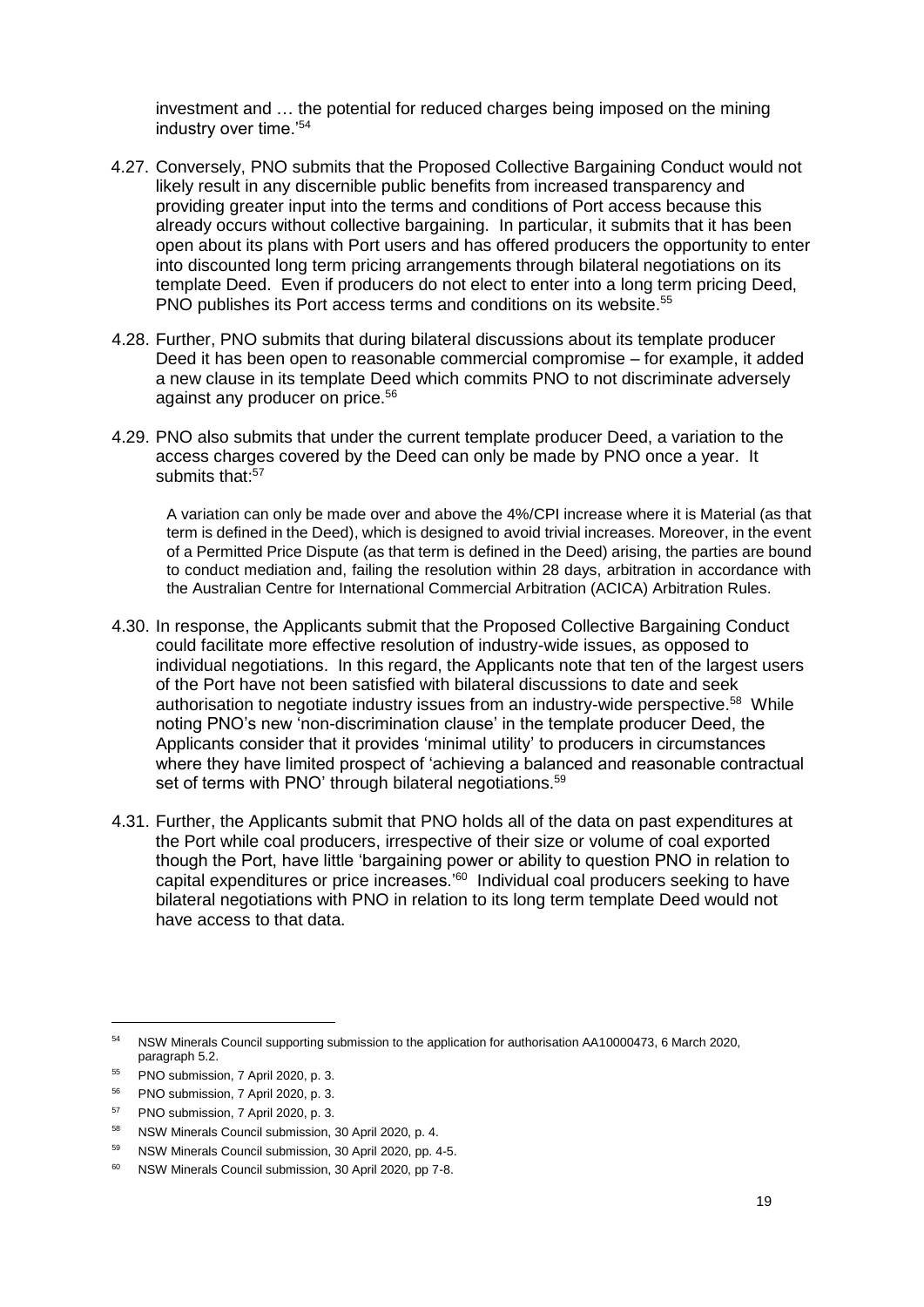4.32. The Applicants note that although PNO has committed under its template Deed to provide individual Port users with a five year forecast of its projected capital expenditure, they consider this 'is simply a forecast and users have no input or ability to materially influence that forecast.<sup>'61</sup> For example, the Applicants note that Clause 7(c) of the annexure to the template Producer Deed states that PNO:<sup>62</sup>

…may, but is not obliged to, implement any comments made by the Producer on its 5 year CAPEX forecasts or any proposed increase to the Producer Specific Charges.

- 4.33. Similarly, PWCS submits that increasing transparency of PNO's expenditure and cost allocation would likely lead to more efficient investment and pricing at the Port.<sup>63</sup>
- 4.34. Further, PWCS submits that the Proposed Collective Bargaining Conduct will 'assist the coal industry overcome material concerns relating to access to essential infrastructure and services at the Port, including significant increases in prices and inflexibility in commercial negotiations.'<sup>64</sup> For example, PWCS submits that it shares the Hunter Valley coal industry's concerns about:

PNO's proposed regulated asset base (RAB) and, in particular, the inclusion of expenditure totalling in excess of \$500 million related to dredging of the channels. Port Waratah [PWCS] funded the construction of the existing deep-water channel, swing basin, berth pockets and seawalls adjacent to the Kooragang Coal Terminal. As a result, our customers have already paid for these construction costs via historical terminal access charges.

…the lack of evidence that PNO has provided to show that recent increases in port charges have been re-invested in the Port for the benefit coal export operations.<sup>65</sup>

4.35. Yancoal considers the Proposed Collective Bargaining Conduct is likely to improve the prospects of a beneficial negotiated outcome because bilateral discussions with PNO have been difficult – for example, individual coal producers are reluctant to reach an arrangement with PNO that might be less favourable than an outcome reached by another producer; there is an inequality of bargaining power that exists between an individual coal producer and PNO; and the proposed producer Deed relates to issues that are relevant to the Port and coal industry as a whole, such as future capital expenditure at the Port, and the impact on prices paid by coal producers.

#### *ACCC view*

- 4.36. The ACCC considers that the Proposed Collective Bargaining Conduct is likely to result in public benefit through addressing, in part, an asymmetry of information between each of the Applicants and PNO. In so doing, this is likely to facilitate more efficient and timely outcomes from negotiations, including the terms and conditions of the Deed and ultimately, investment decisions within the Hunter Valley coal industry.
- 4.37. The ACCC considers that the Proposed Collective Bargaining Conduct will allow the Applicants to jointly identify, strategise and propose solutions in relation to standard contract terms under the template Deed, as well as common industry issues such as forecast capital expenditure at the Port and cost allocation methodology. The ACCC considers that the Proposed Collective Bargaining Conduct is likely to result in a public benefit where the increased input of the Applicants into the Deed results in more

<sup>61</sup> NSW Minerals Council submission, 30 April 2020, p. 8.

<sup>62</sup> NSW Minerals Council submission, 30 April 2020, p. 8.

<sup>63</sup> PWCS submission, 3 April 2020, p. 2.

<sup>64</sup> PWCS submission, 3 April 2020, p. 1.

<sup>65</sup> PWCS submission, 3 April 2020, p. 2.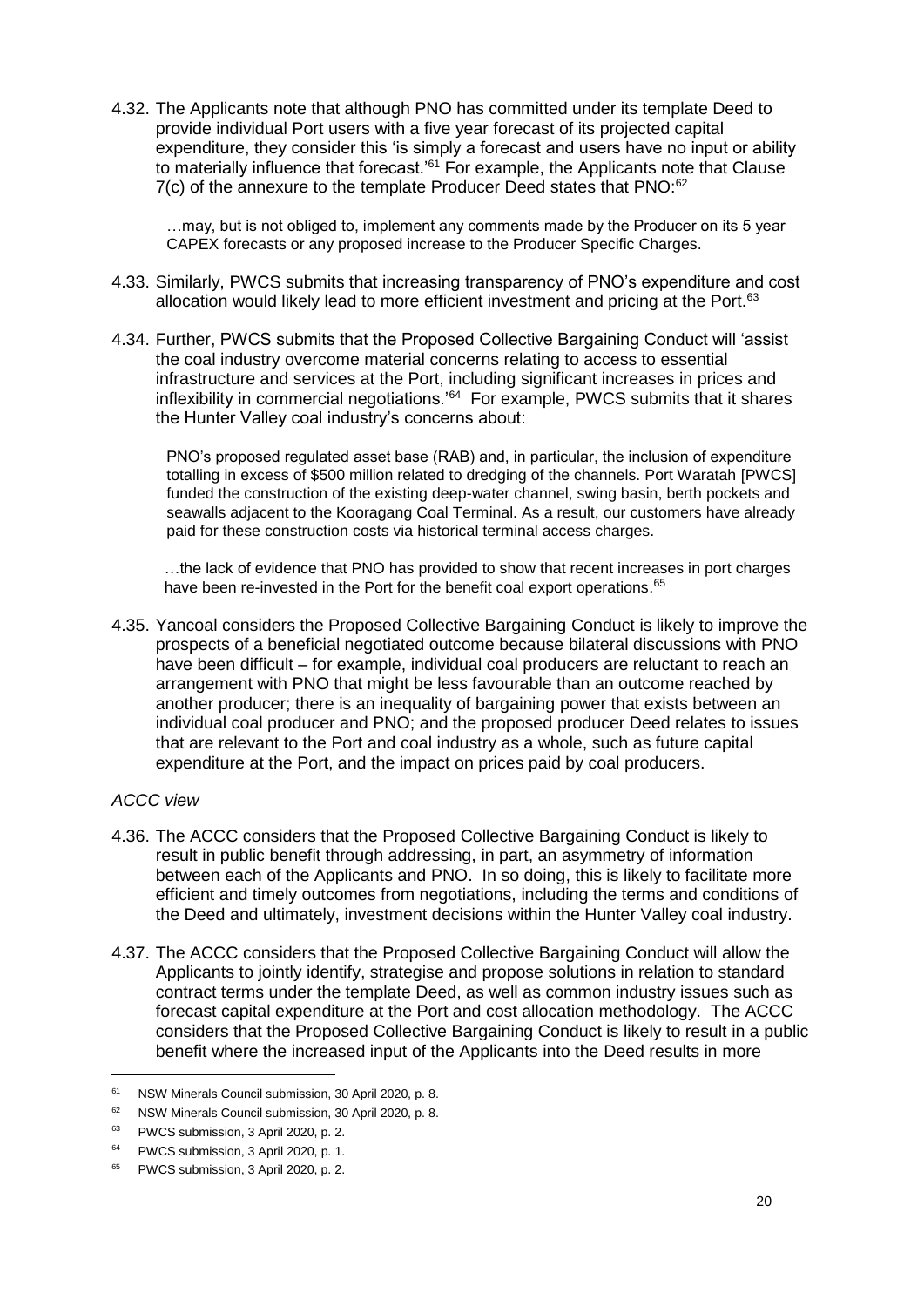efficient terms and conditions and more timely resolution of common industry issues, which are mutually beneficial to both the Applicants and PNO (for example, through more efficient capital expenditure at the Port). Increased certainty about terms and conditions of access at the Port is also likely to lead to more efficient investment decisions within the Hunter Valley coal industry, which is a public benefit.

#### **Increasing competitiveness of Australian export coal industry**

4.38. The Act recognises that increasing the international competitiveness of Australian industries is a public benefit. <sup>66</sup>. In the current application for authorisation, the Applicants and some interested parties submit that the Proposed Collective Bargaining Conduct ultimately enhances the international competitiveness of Australian coal exports.

#### *Submissions*

- 4.39. The Applicants submit that the Proposed Collective Bargaining Conduct is likely to result in the more efficient use of PNO's services, which in turn will allow Australian coal companies to more efficiently export coal from the Hunter Valley.<sup>67</sup>
- 4.40. In its oral submission to the ACCC, Whitehaven coal acknowledged that it is the customers that pay the navigation charge (due to coal being sold FOB), but it impacts the competitiveness of Newcastle coal in the international market. Some international customers have expressed interest in having the uncertainty over the level of the navigation service charge resolved to provide greater certainty over (delivered) coal prices.<sup>68</sup>
- 4.41. PWCS submits that access to services provided by PNO for use of the channel, a key piece of monopoly infrastructure, on reasonable terms and conditions is essential to the efficient operation of the Hunter Valley coal chain. It considers that collective negotiations are likely to assist the industry in reaching long-term, sustainable and beneficial commercial outcomes.<sup>69</sup> In particular, assisting Australian coal producers, particularly smaller producers, to manage long term pricing certainty and investment is likely to promote competition in relation supply of Hunter Valley coal into export markets.<sup>70</sup>
- 4.42. PNO submits that the Proposed Collective Bargaining Conduct will not result in any discernible public benefits, particularly as any benefits would flow offshore given that 'coal from the Port is exported to overseas markets and it is customers in North Asia that ultimately pay the charges in question.'<sup>71</sup>

#### *ACCC view*

-

4.43. The ACCC considers that the Proposed Collective Bargaining Conduct is likely to result in increased pricing certainty and more timely resolution of industry-wide issues, which facilitates more efficient investment decisions for Australian coal producers, as well as increased certainty for the delivered coal price for international coal customers. The ACCC considers these outcomes are likely to ultimately enhance the international

<sup>66</sup> Section 90(9A) of the Act

<sup>&</sup>lt;sup>67</sup> NSW Minerals Council supporting submission to the application AA1000473, 6 March 2020, paragraph 5.5.

<sup>68</sup> Whitehaven Coal oral submission to the ACCC, 18 March 2020.

<sup>69</sup> PWCS submission, 3 April 2020, p. 1.

<sup>70</sup> PWCS submission, 3 April 2020, p. 2.

<sup>71</sup> PNO submission, 7 April 2020, p. 1.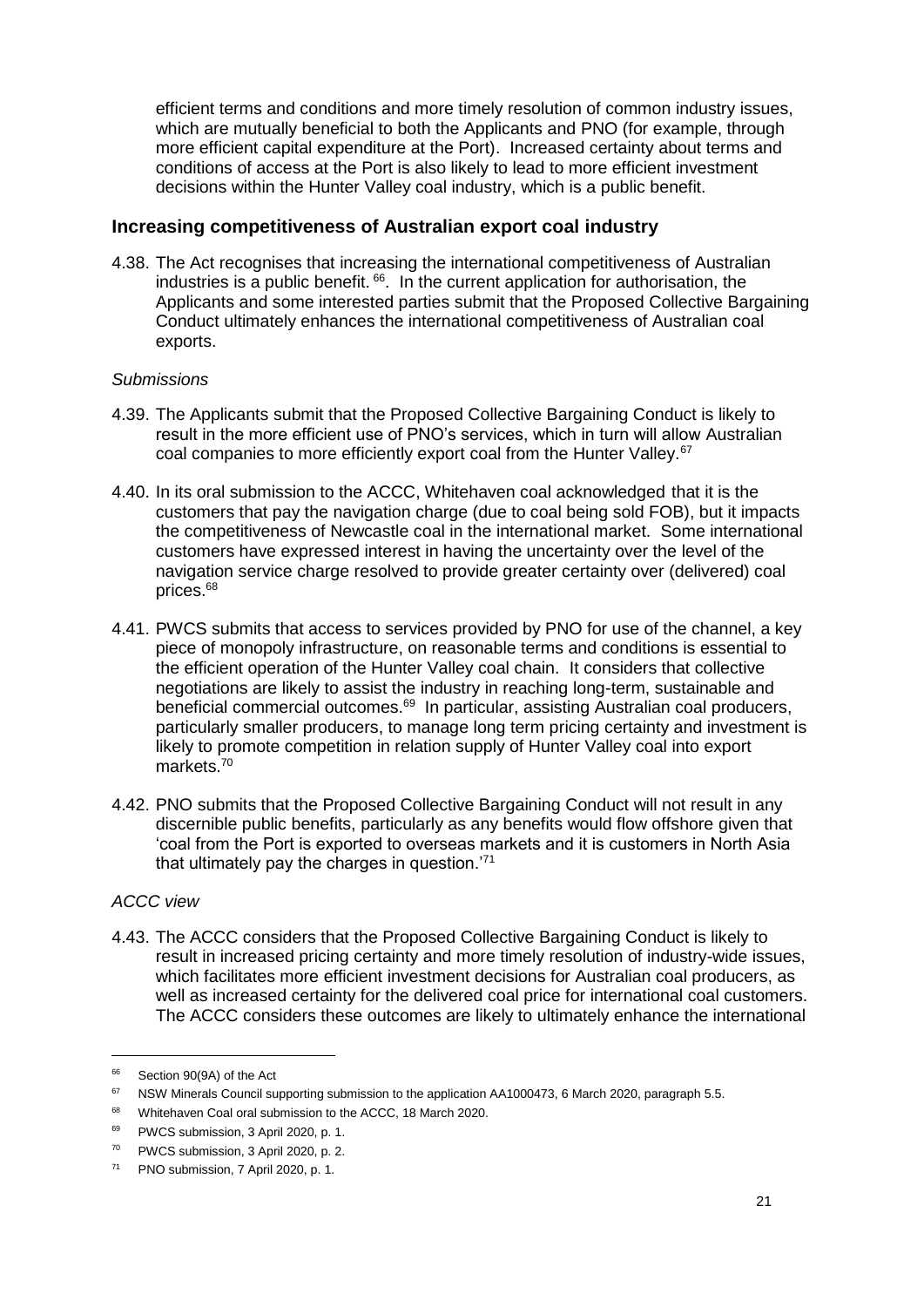competitiveness of the Hunter Valley coal industry, with employment and investment benefits for Australia.

#### **Improved efficiencies through transaction cost savings**

- 4.44. Collective bargaining enables members of a bargaining group to share some or all of the transaction costs of preparing to negotiate and negotiating, and thus can reduce the total costs borne by members of the group. Lower transaction costs can result in more efficient outcomes. This can potentially benefit both the bargaining group and the target.
- 4.45. The Applicants consider that generally, 'given the nature of services provided by PNO and that it is a monopoly infrastructure service provider', there are substantial efficiencies likely to result from the Proposed Collective Bargaining Conduct.<sup>72</sup> By offering a ten year pricing Deed to coal producers, which includes features impacting the entire Hunter Valley coal industry (such as forecast capital expenditure at the Port), a collective approach to negotiations would be more efficient than dealing with these common issues bilaterally.
- 4.46. The Applicants submit that the Proposed Collective Bargaining Conduct will realise transaction cost savings for both PNO and the Applicants, relative to PNO negotiating individually with each member of the bargaining group.<sup>73</sup> The Applicants consider that over the proposed (ten year) authorisation period, these savings could be significant.
- 4.47. The Applicants, including Yancoal, submit that through collective negotiations, and given the significant number of coal producers impacted, it is likely that a single collective negotiation will involve materially lesser negotiation costs and resources for all parties in comparison to a series of bilateral negotiations with PNO (which to date have not yielded a satisfactory resolution to industry issues).<sup>74</sup>
- 4.48. PWCS submits that PNO's proposed access arrangements will affect the industry as a whole (for example, forecast capital expenditure at the Port) and should be dealt with at an industry level. In particular, it considers a long-term arrangement on user funded expenditure will lead to more certain pricing and efficient investment for the Hunter Valley coal industry.<sup>75</sup>
- 4.49. PWCS also considers that collective negotiations with PNO would result in transaction cost savings to all parties, who would otherwise be required to negotiate with PNO on an individual basis.<sup>76</sup>
- 4.50. PNO did not specifically comment on whether the Proposed Collective Bargaining Conduct would result in transactions cost savings.

<sup>72</sup> NSW Minerals Council supporting submission to the application for authorisation AA1000473, 6 March 2020, paragraph 5.1.

<sup>&</sup>lt;sup>73</sup> NSW Minerals Council supporting submission to the application for authorisation AA1000473, 6 March 2020, paragraph 5.4.

<sup>74</sup> NSW Minerals Council submission, 30 April 2020, p. 7.

<sup>75</sup> PWCS submission, 3 April 2020, p. 2.

<sup>76</sup> PWCS submission, 3 April 2020, p. 2.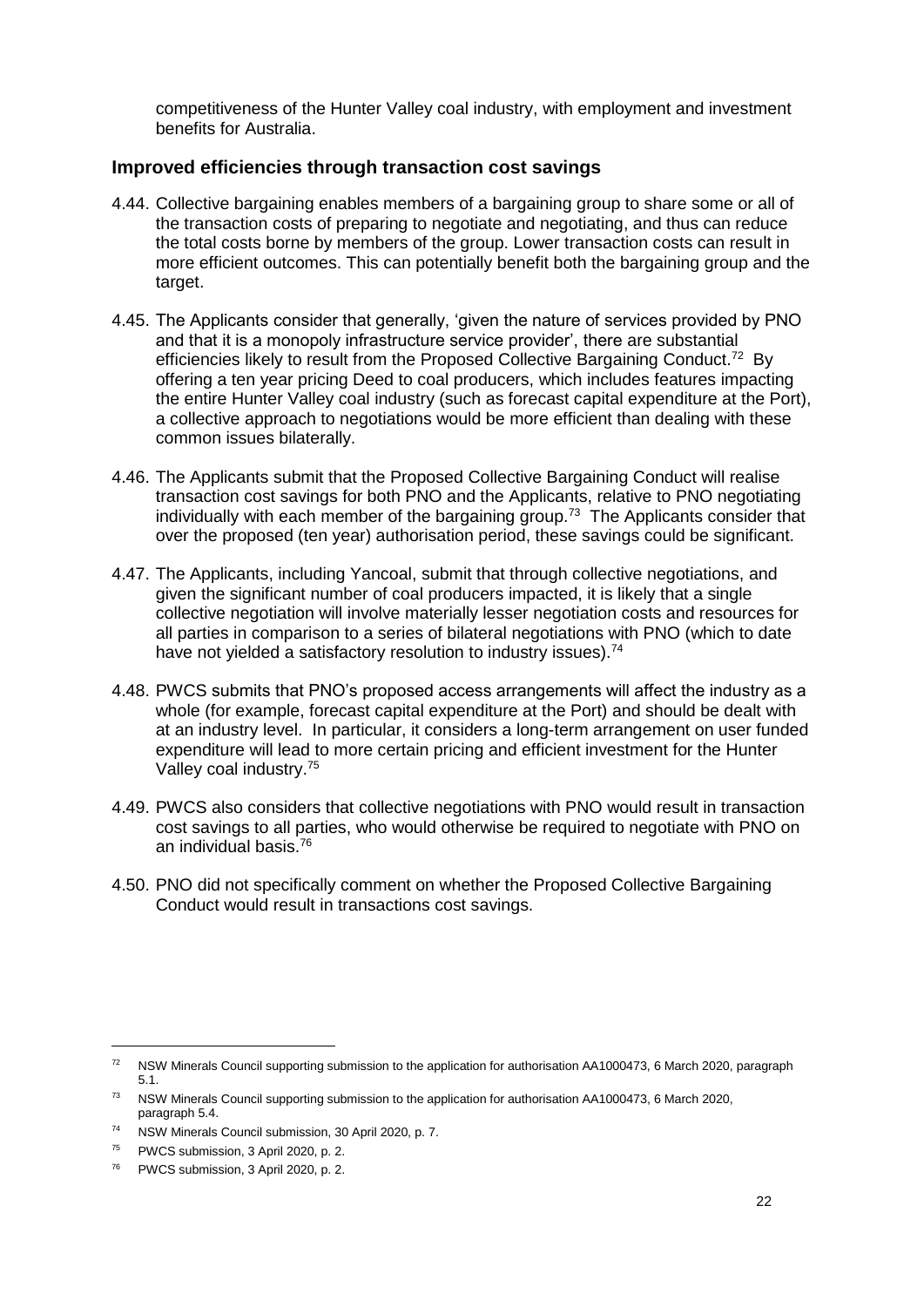#### *ACCC view*

- 4.51. Compared to the 'future without the conduct', where members of the bargaining group would negotiate individually with PNO the terms and conditions of the long term Deed, the ACCC considers that the Proposed Collective Bargaining Conduct is likely to result in transaction cost savings (to all parties to the collective negotiations):
	- The Applicants are likely to share the costs associated with preparing for, and engaging in negotiations through identifying and discussing common contractual issues, and sharing the costs of engaging expert advice and/or administrative services.
	- PNO, is likely to reduce its costs, through reducing the number and length of negotiations, legal and administrative costs, compared to engaging in individual negotiations with each Applicant – including, for example, annual transaction cost savings by conducting collective discussions with the group rather than twice yearly consultation with individual coal producers (as contemplated under the Deed) to discuss PNO's capital expenditure, any proposed variation to PNO's fees and charges, and PNO's costs of operations.

#### **ACCC conclusion on public benefits**

- 4.52. The ACCC considers that the Proposed Collective Bargaining Conduct is likely to result in public benefits. In particular, the ACCC considers that the bargaining group will have greater input into the terms and conditions of access under the Deed, and increased transparency around capital expenditure plans and cost allocation at the Port. This will provide greater certainty for the delivered price of Hunter Valley coal, more timely resolution of industry-wide issues, and facilitate more efficient investment decisions at the Port and across the Hunter Valley coal industry.The ACCC also considers these outcomes will also enhance the international competitiveness of the Hunter Valley coal industry, with investment and employment benefits in Australia.
- 4.53. The ACCC also consider the Proposed Collective Bargaining Conduct is likely to result in a public benefit in the form of transaction costs savings.

## Public detriments

-

4.54. The Act does not define what constitutes a public detriment. The ACCC adopts a broad approach. This is consistent with the Tribunal which has defined public detriments as:

*…any impairment to the community generally, any harm or damage to the aims pursued by the society including as one of its principal elements the achievement of the goal of economic efficiency.<sup>77</sup>*

4.55. The ACCC considers that public detriment may arise as a result of collective bargaining arrangements in circumstances where competition is reduced between members of the group as a result of acting collectively, the ability of businesses outside of the bargaining group to compete against the group is affected, and/or by increasing the potential for collective activity beyond the collective bargaining arrangements which are sought to be authorised.

<sup>77</sup> Re 7-Eleven Stores (1994) ATPR 41-357 at 42,683.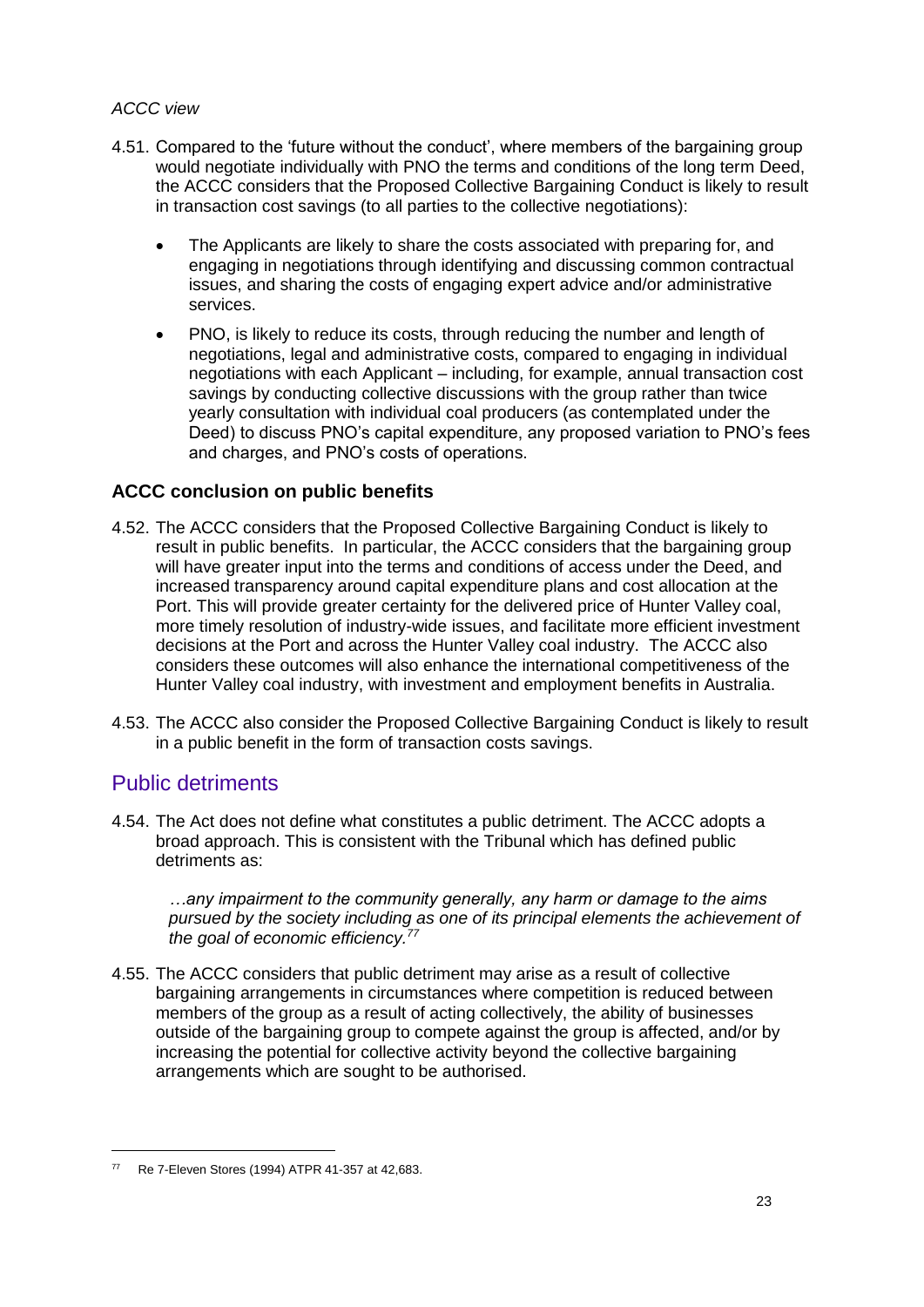- 4.56. The Applicants submit that the Proposed Collective Bargaining Conduct is likely to result in minimal, if any, public detriment, due to the following:
	- The voluntary nature of the participation by the coal mining industry in the application, including the absence of any requirement on PNO to collectively negotiate.
	- There is no collective boycott activity proposed.
	- The Applicants are seeking to engage with PNO regarding its pricing arrangements and access terms to the Port that are already publically available, and so they submit that there is no risk of any information sharing as prohibited under the Act.
- 4.57. The ACCC considers the Proposed Collective Bargaining Conduct is unlikely to materially harm competition between coal producers. In particular, the proposed arrangements are voluntary, with coal producers free to enter collectively negotiated agreements with PNO or to seek to enter into bilateral discussions with PNO in relation to long term terms and conditions of access under the Deed. In addition, the Proposed Collective Bargaining Conduct is limited in scope and relates to terms and conditions that are publicly available in PNO's published template Deed, and authorisation is not being sought for members of the collective bargaining group to share individual coal projection volumes, customer pricing information or marketing strategies.
- 4.58. PNO submits that the Proposed Collective Bargaining Conduct carries a risk of improper information exchange, with serious implications for competition. The Port Authority NSW shares this concern.
- 4.59. Further, PNO submits its concerns that the unique interests of each coal producers in the collective bargaining group will be overshadowed by the interests of the collective group as a whole, resulting in a 'lowest common denominator position.'<sup>78</sup> PNO believes this will likely favour the interests of the larger coal producers.
- 4.60. Port Authority NSW submits that the proposed collective negotiation of the navigation service charge between the Applicants and PNO, and the potential for a reduction of those charges, may have flow on effects to the amount that PNO pays the Port Authority NSW for services provided at the Port.
- 4.61. These issues are discussed below.

#### **Increased potential for collective activity beyond that authorised**

4.62. Generally, the ACCC considers that information sharing in collective bargaining arrangements is of concern if it allows the parties to co-ordinate their conduct beyond that for which authorisation is granted, for example, if it facilitates collusion or provides a focal point for competitors to align their behaviours in related markets such as the downstream supply of services to consumers.

#### *Submissions*

-

4.63. The Applicants submit that the exchange of information between the Applicants, and reaching an understanding only relates to the Proposed Collective Bargaining Conduct. Information will only be shared to the extent that it is reasonably necessary for, and related to, this purpose. The Proposed Collective Bargaining Conduct does not involve the sharing of competitively sensitive information that relates to customers, marketing strategies, or volume/capacity projections for individual users. The

<sup>78</sup> PNO submission, 7 April 2020, paragraph 25.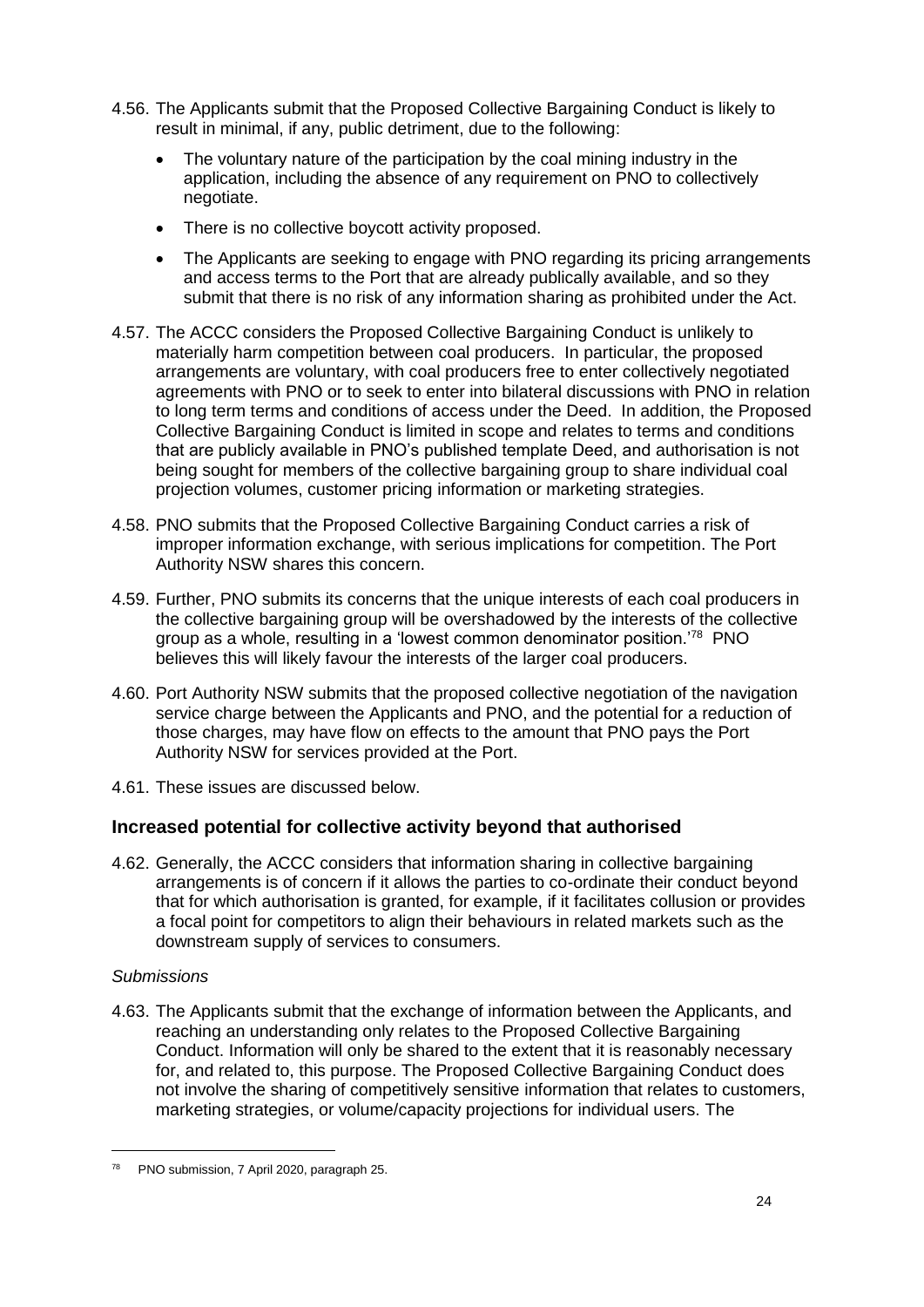Applicants submit that pricing at the Port has been historically based on a 'cost to use' basis (rather than individual volumes), and as such there is no reason to share production, customer information or industry data (which is already publicly available).

- 4.64. Further, the Applicants submit that they are generally large and sophisticated mining companies which have compliance processes in place to ensure that no information is exchanged that would be problematic under the Act.
- 4.65. Yancoal submits that the exchange of information between coal producers will only relate to channel services terms, and exclude any sensitive information relating to future marketing, production plans or coal operations, given the non-customer specific pricing model proposed by PNO.
- 4.66. PNO submits that authorisation would give the Applicants the ability to collectively discuss and negotiate the terms of access, including price to the Port for the export of coal through the Port. It would be extremely difficult to detect and monitor any improper information exchange through such discussions. Further PNO submits that, the fact that companies may be large and sophisticated does not diminish the risk of improper information exchange, with serious implications for competition.
- 4.67. Port Authority NSW agrees with PNO and submits that the Proposed Collective Bargaining Conduct has the potential to result in information sharing amongst the Applicants, for example sharing sensitive information on future production and export volumes, could potentially give the bargaining group insight into each other's intentions for domestic coal supply for energy generation.

#### *ACCC view*

- 4.68. The ACCC notes the concerns of PNO and Port Authority NSW, that there is a risk that competitively sensitive information may be shared in any collective bargaining discussions, which could potentially impact domestic coal supply.
- 4.69. The ACCC notes that the majority of Hunter Valley thermal coal is exported, with some supplied to power stations in the region for domestic energy generation. All competing coal companies will potentially be engaged in the Proposed Collective Bargaining Conduct, thereby increasing the risk of collusion.
- 4.70. However, the ACCC considers that the Proposed Collective Bargaining Conduct does not significantly increase the likelihood of collusion occurring in relation to matters for which authorisation is not being sought, or increase the likelihood of the members of the bargaining group sharing commercially sensitive information. The Applicants have not sought authorisation to share customer information, marketing strategies or volume/capacity projections. Such conduct would not be covered under the authorisation and any such information sharing would be subject to the operation of the Act.

#### **Potential to lose unique interests of bargaining group members**

4.71. PNO submits that in its experience, Port users have a spectrum of unique and varied incentives and interests in the transaction, and for some Port users, non-price terms of the Deed are equally as important as price aspects. PNO submits that the Proposed Collective Bargaining Conduct would proceed on the basis that all members of the bargaining group have the same interest, and removes Port users' unique individual interests. Further, it considers that that the collective negotiations would favour the interests of the largest exporters in the bargaining group.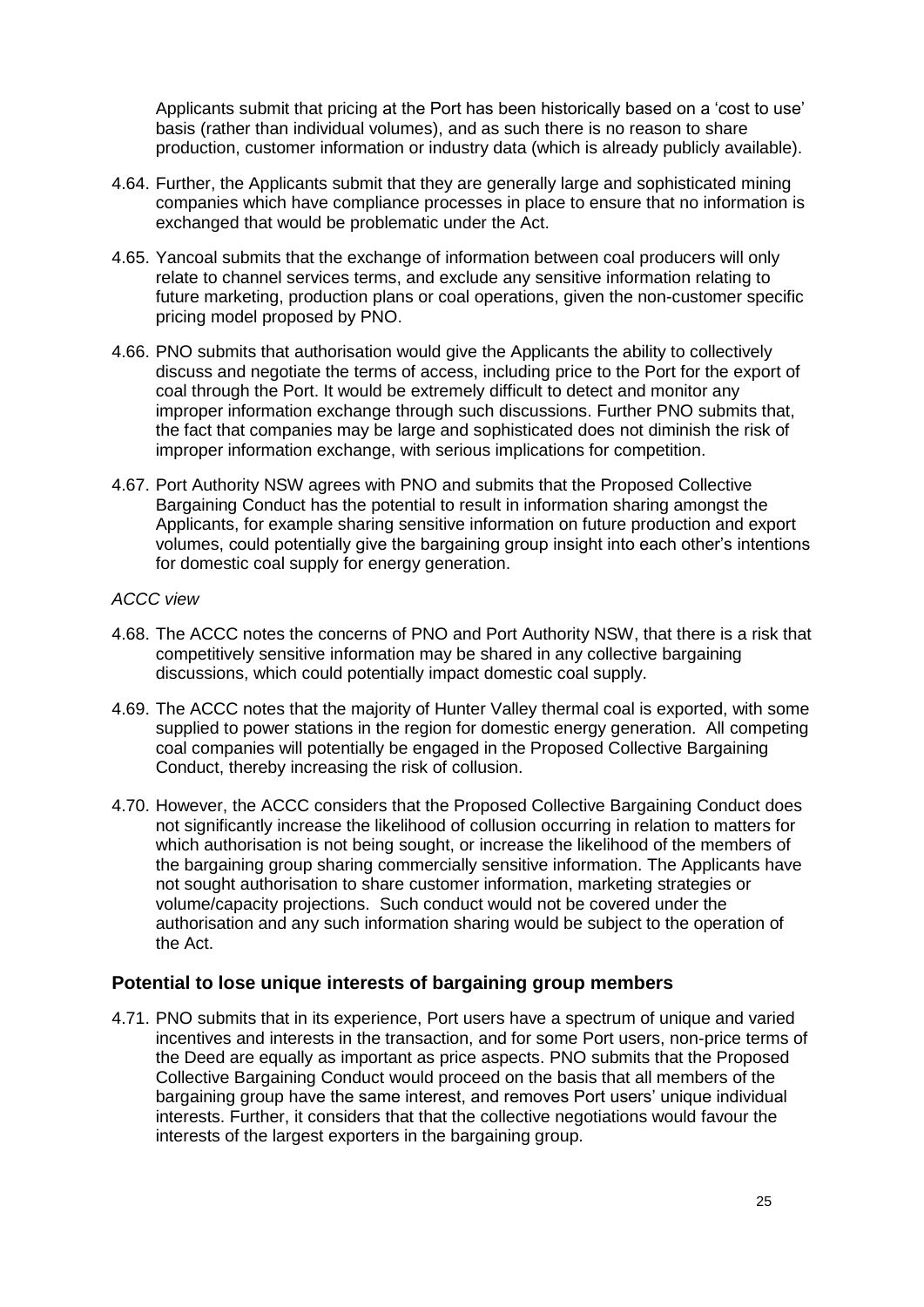#### *Submissions*

4.72. The Applicants submit that they are seeking to discuss and negotiate the terms and conditions of access under the contractual framework proposed by PNO. This will include discussions related not only to price but also the mechanics of the template Deed. The Applicants also submit that they have largely common interests in transparency and efficiency, and for the terms and conditions of access to be understood and approached in a consistent manner across the industry.

#### *ACCC view*

- 4.73. The ACCC considers there are common issues at the Port which are appropriately dealt with on an industry-wide basis. This can be facilitated by the Proposed Collective Bargaining Conduct. The ACCC also notes that PNO is offering standard terms and conditions to producers under its template Deed.
- 4.74. Further, the Proposed Collective Bargaining Conduct is voluntary for all coal producers, who will still be free to negotiate terms and conditions of Port access separately through bilateral discussions with PNO if they believe it is in their interests to do so, or where their individual commercial interests have not been met through collective negotiations.

#### **Effect of collective bargaining on Port Authority NSW's revenue**

4.75. The Port Authority NSW receives a quarterly fee from PNO for certain services at the Port, which is currently calculated as a fixed proportion of the navigation service charge that PNO receives from its customers.

#### *Submissions*

- 4.76. Port Authority NSW submits that the collective negotiation between the Applicants and PNO around the navigation service charge, and the potential for a subsequent reduction of those charges, may have flow on effects to the amount that PNO pays Port Authority NSW. Port Authority NSW submits that this has the potential to compromise the safe operation of the Port and its ability to meet its future costs.
- 4.77. Port Authority NSW submits that it anticipates material investments and cost increases in its Port operations in the next few years to meet more stringent safety obligations, including new nationally-mandated accreditations, upgrades to its Vessel Traffic Information Service, and increases in personnel.
- 4.78. Port Authority NSW submits that any authorisation should be limited to collective negotiation of the wharfage charge only. Alternatively, that a condition of authorisation should be imposed by the ACCC to limit any change to the revenue that Port Authority NSW receives from PNO by way of the navigation service charge.
- 4.79. In response, the Applicants submit that commercial arrangements between Port Authority NSW and PNO are confidential, and that the fees payable between the two service providers is a matter between PNO and Port Authority NSW. The Applicants submit that they would not wish to see the safe operation of the Port compromised. However, the State of NSW by virtue of the sale proceeds of port privatisations, and the charges, taxes and royalties it collects from the mining industry, should have sufficient funds for current and future operations of Port Authority NSW.
- 4.80. The Applicants submit that the conditions proposed by Port Authority NSW should not be imposed by the ACCC. Access seekers should be able to negotiate efficient pricing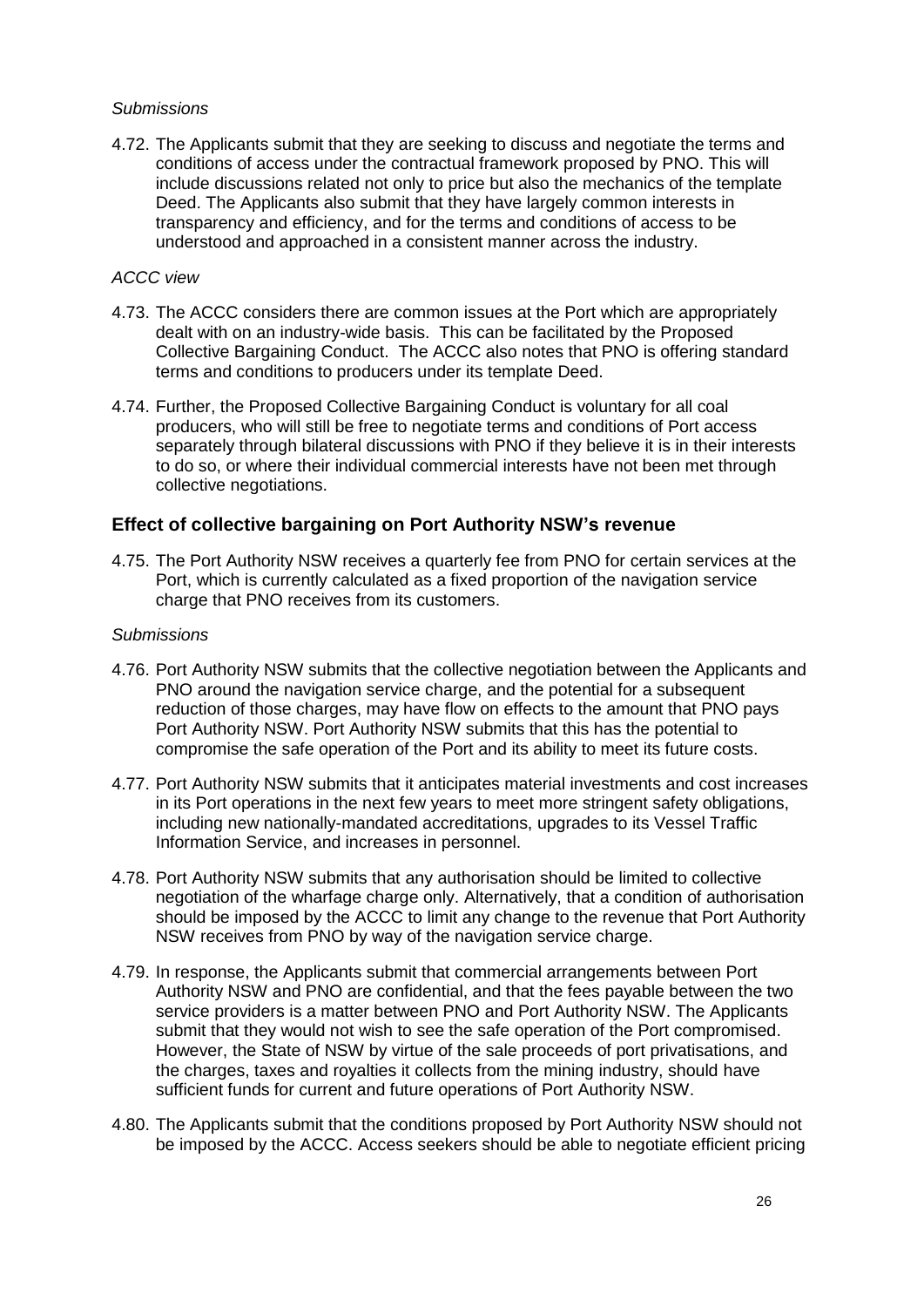with PNO irrespective of commercial arrangements between PNO and Port Authority NSW.

#### *ACCC view*

- 4.81. The ACCC considers that the contractual relationship between each individual Applicant and PNO is open to bilateral negotiation, including in relation to the discounted navigation service charge offered under the Deed, whether or not authorisation of the Proposed Collective Bargaining Conduct is granted by the ACCC. The Proposed Collective Bargaining Conduct will be voluntary for the Applicants and PNO, and will be a commercial decision for each party as to what terms and conditions they agree to, in considering their particular incentives and interests.
- 4.82. Similarly, the contractual relationship between PNO and Port Authority NSW is subject to commercial negotiation between those parties. When Port Authority NSW agreed to payments from PNO that are linked to the navigation service charge payments PNO receives, it accepted the risk that those payments may go up or down over time. The ACCC does not consider that any potential flow on impact on Port Authority NSW's revenue is a relevant consideration in its assessment of this application. Port Authority NSW's obligations to operate the Port safely, or to cover future expenditure, are its own separate responsibility and a matter for commercial negotiation between Port Authority NSW and PNO.
- 4.83. As a result, the ACCC considers that the condition of authorisation requested by Port Authority NSW is not necessary for the proposed authorisation to further enhance the likely public benefits, or reduce the likely public detriments.

#### **ACCC conclusion on public detriment**

- 4.84. The ACCC considers that the Proposed Collective Bargaining Conduct is likely to result in minimal, if any, public detriments from any reduction in competition because:
	- participation in collective bargaining will be voluntary, both for the Applicants and PNO
	- the Applicants have not sought authorisation for collective boycott activity
	- authorisation would not extend to the sharing of sensitive information about which PNO and Port Authority NSW is concerned, for example future production or export volumes. Authorisation of collective discussions will be limited to the terms and conditions of access to the Port, including price, contained in the proposed Deed, and
	- the ACCC does not consider that a condition of authorisation is required to reduce the likely minimal public detriments discussed above.

## Balance of public benefit and detriment

4.85. For the reasons outlined in this draft determination, based on the information before it, the ACCC is satisfied that the Proposed Collective Bargaining Conduct is likely to result in a public benefit and that this public benefit would outweigh any likely detriment to the public from the Proposed Collective Bargaining Conduct. Accordingly, the ACCC proposes to grant authorisation.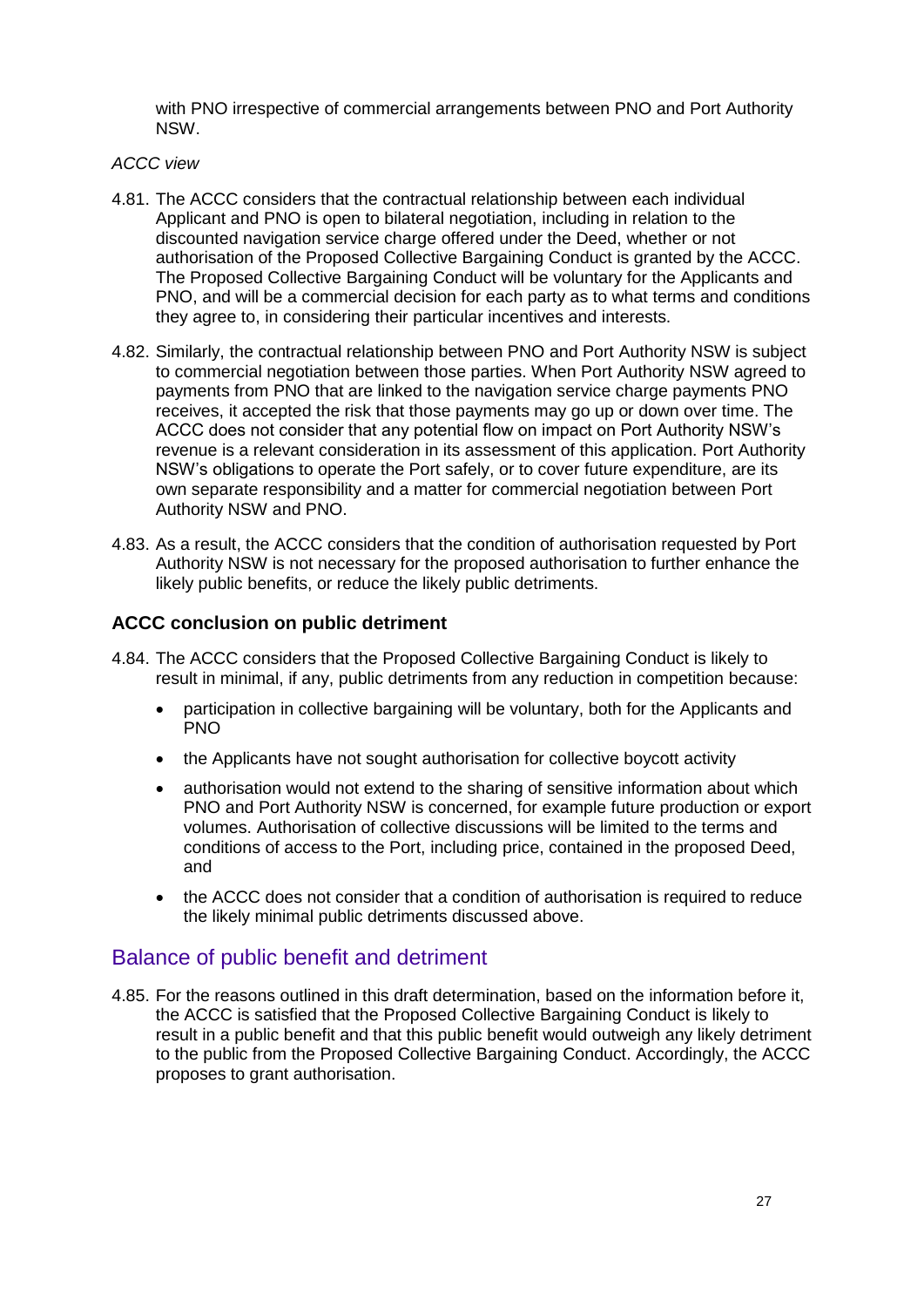# Length of authorisation

- 4.86. The Act allows the ACCC to grant authorisation for a limited period of time.<sup>79</sup> This enables the ACCC to be in a position to be satisfied that the likely public benefits will outweigh the detriment for the period of authorisation. It also enables the ACCC to review the authorisation, and the public benefits and detriments that have resulted, after an appropriate period.
- 4.87. In this instance, the Applicants seek authorisation for ten years. The Applicants submit that authorisation of the Proposed Collective Bargaining Conduct for ten years would enable the industry to constructively negotiate and discuss the terms and conditions for access to the Port with PNO in a transparent and co-operative way.
- 4.88. The Applicants have noted their intention to lodge an application with the National Competition Council (**NCC**) for declaration of the channel services at the Port, around June 2020. Pursuant to ACCC authorisation, the Applicants intend to collectively negotiate with PNO prior to and subsequent to any declaration of the Port's channel services.
- 4.89. Port Authority NSW submits that the ten year authorisation sought is unusually long, and impacts of the authorisation may be long lasting and difficult to predict across the full period.
- 4.90. The ACCC considers that an authorisation term of ten years is appropriate considering that the subject of the Proposed Collective Bargaining Conduct, being the long term Deed, is proposed for ten years. This would enable the Applicants to collectively negotiate any proposed changes during the operation of the Deed, for example in response to annual access price adjustments by PNO.
- 4.91. Further, the ACCC notes that the proposed period of authorisation would also cover a period where the Applicants envisage potentially seeking to collectively negotiate terms and conditions of access with PNO in the event that the NSW Minerals Council's intended application for the declaration of the Port was successful.

# 5. Draft determination

# The application

- 5.1. On 6 March 2020 the NSW Minerals Council lodged application AA1000473 with the ACCC on behalf of itself, certain coal producers that export coal through the Port of Newcastle (the **Port**), and mining companies requiring future access through the Port of Newcastle<sup>80</sup> (the **Applicants**), seeking authorisation under subsection 88(1) of the Act.
- 5.2. The ten Applicant coal producers are:
	- Glencore Coal Assets Australia Pty Limited
	- Yancoal Australia Limited
	- Peabody Energy Australia Pty Ltd
	- Bloomfield Collieries Pty Ltd

<sup>79</sup> Subsection 91(1)

<sup>80</sup> Section 88(2)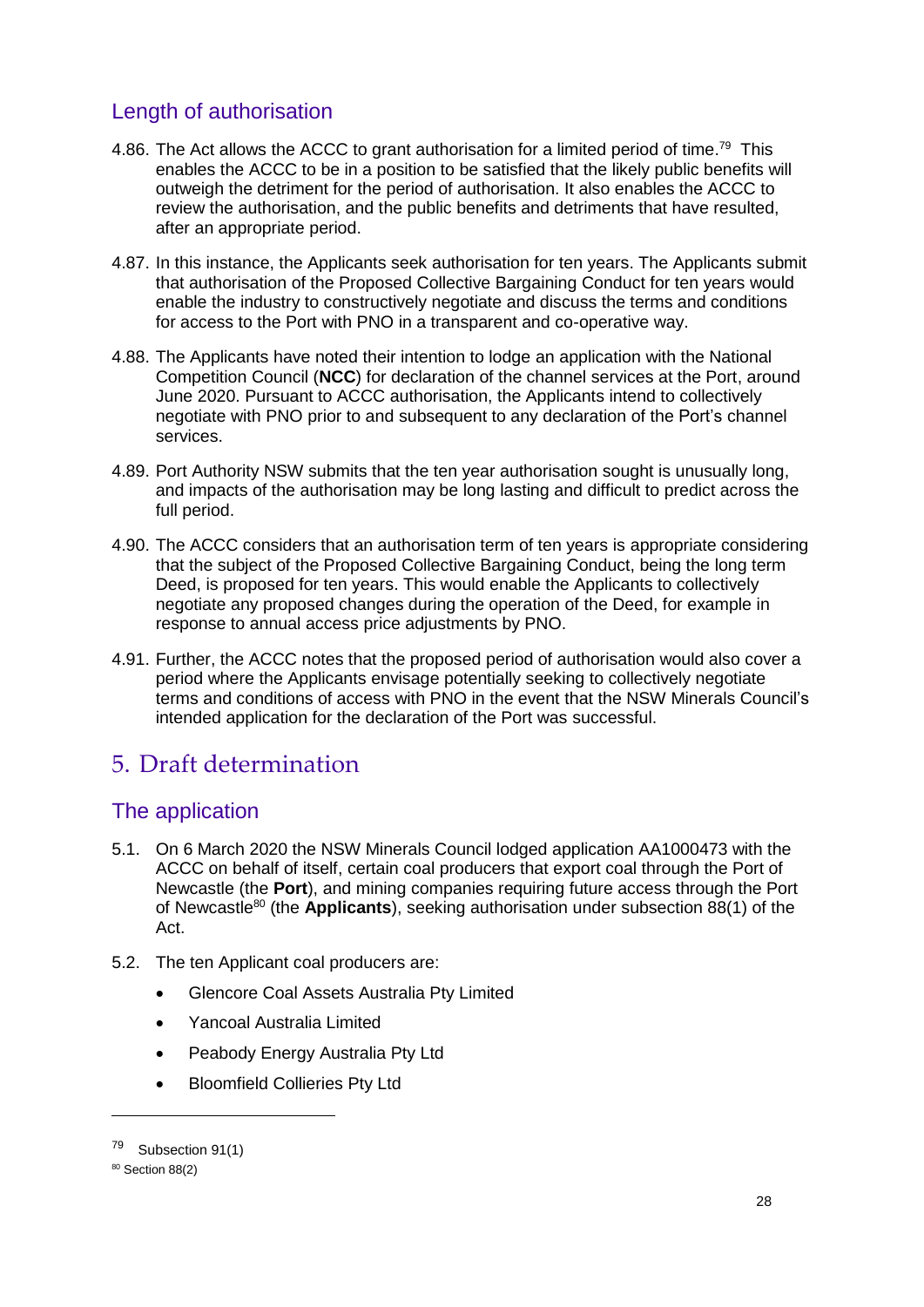- Centennial Coal Company Limited
- Malabar Coal Limited
- Whitehaven Coal Mining Limited
- Hunter Valley Energy Coal Pty Ltd
- Idemitsu Australia Resources Pty Ltd, and
- MACH Energy Australia Pty Ltd.
- <span id="page-29-0"></span>5.3. The Applicants seek authorisation to:
	- collectively discuss and negotiate the terms and conditions of access, including price to the Port for the export of coal (and any other minerals) through the Port
	- discuss amongst themselves matters relating to the above discussion and negotiations, and
	- enter into and give effect to contracts, arrangements or understandings with PNO containing common terms which relate to access to the Port and the export of minerals through the Port (the **Proposed Collective Bargaining Conduct**).
- 5.4. Subsection 90A(1) of the Act requires that before determining an application for authorisation, the ACCC shall prepare a draft determination.

## The authorisation test

- 5.5. Under subsections 90(7) and 90(8) of the Act as they apply to this application for authorisation, the ACCC must not grant authorisation unless it is satisfied in all the circumstances that the Proposed Collective Bargaining Conduct would result or is likely to result in a benefit to the public, and the benefit would outweigh the detriment to the public that would result or be likely to result from the conduct.
- 5.6. For the reasons outlined in this draft determination, the ACCC is satisfied, in all the circumstances, that the Proposed Collective Bargaining Conduct would be likely to result in a benefit to the public and the benefit to the public would outweigh the detriment to the public that would result or be likely to result from the Proposed Collective Bargaining Conduct, including any lessening of competition.
- 5.7. Accordingly, the ACCC proposes to grant authorisation as described below.

## Conduct which the ACCC proposes to authorise

- 5.8. The ACCC proposes to grant authorisation A1000473 to enable the Applicants to collectively negotiate with Port of Newcastle Operations Pty Ltd in relation to the terms and conditions of access, including price, to the Port as described in paragraph [5.3](#page-29-0) above and defined as the Proposed Collective Bargaining Conduct.
- 5.9. The Proposed Collective Bargaining Conduct may involve a cartel provision within the meaning of Division 1 of Part IV of the Act or may have the purpose or effect of substantially lessening competition within the meaning of section of the Act.
- 5.10. The ACCC proposes to grant authorisation AA1000473 for ten years.
- 5.11. This draft determination is made on 19 June 2020